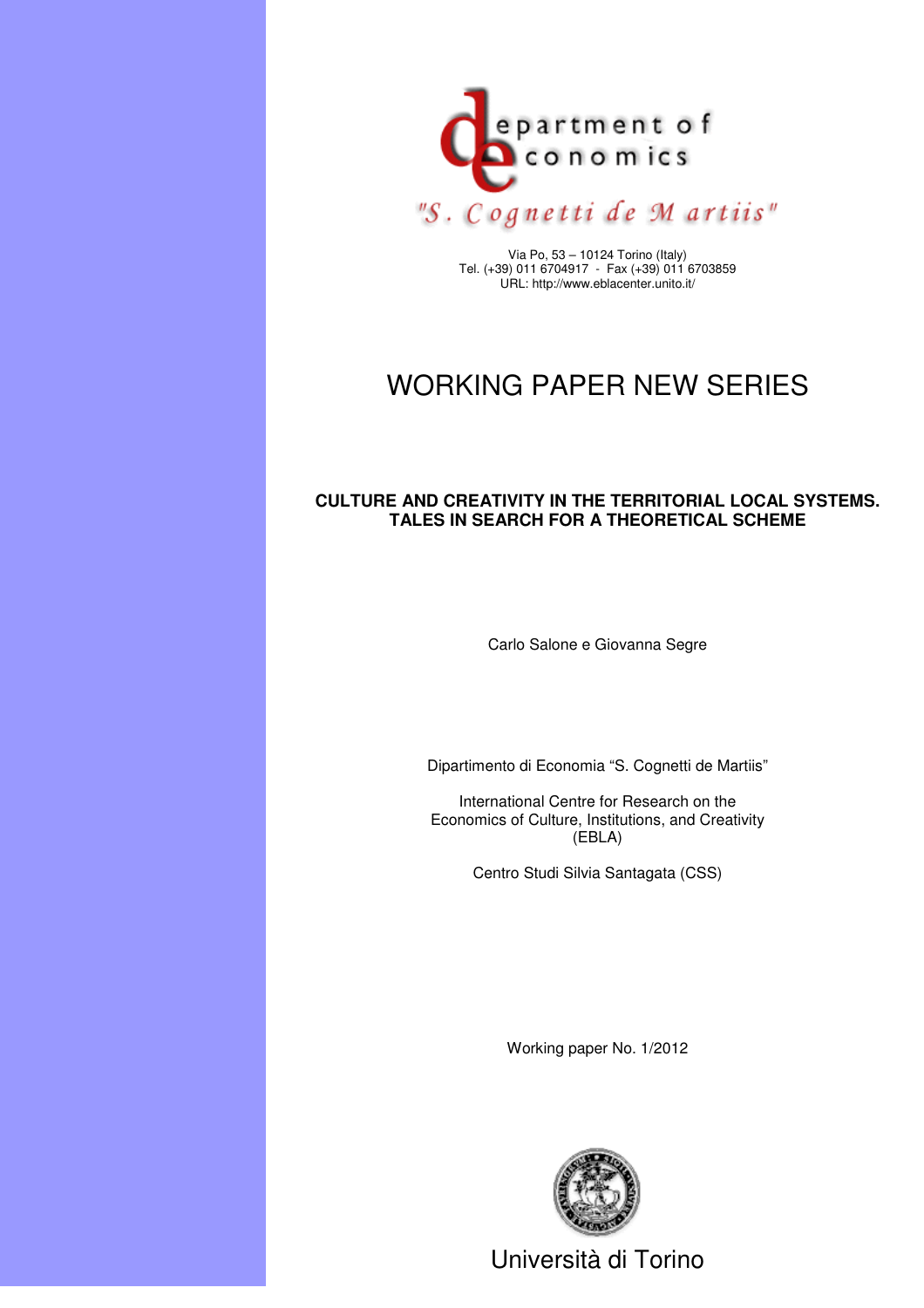# CULTURE AND CREATIVITY IN THE TERRITORIAL LOCAL SYSTEMS. TALES IN SEARCH FOR A THEORETICAL SCHEME

July 2011

Carlo SALONE,<sup>1</sup> Giovanna SEGRE<sup>2</sup>

# **ABSTRACT**

 $\overline{a}$ 

The analysis presented in this paper deals with the topic of the integration of a cultural institution in old industrialised urban contexts, and concerns the use of cultural activities not only as factors of diversification of the local economy, but also as elements of innovation and cross-fertilisation for the former industrial functions. The cases of Biella industrial district and Saint-Etienne industrial area are described in light of the current debate on the culture-based urban and regional development. Attention is also paid to the experiences of Cittadellarte-Pistoletto Foundation and Cité du Design, two cultural institutions recently established in the above mentioned contexts and operating as important nodes of innovation and relations between the local and global networks.

<sup>1</sup> Inter-university Department of Territorial Studies and Planning, Politecnico and University of Torino, viale Mattioli 39, 10125 Torino - Italy, carlo.salone@unito.it.

<sup>2</sup> Faculty of Arts and Design, University IUAV of Venice, Terese - Dorsoduro 2206, 30123 Venice - Italy, giovanna.segre@gmail.com.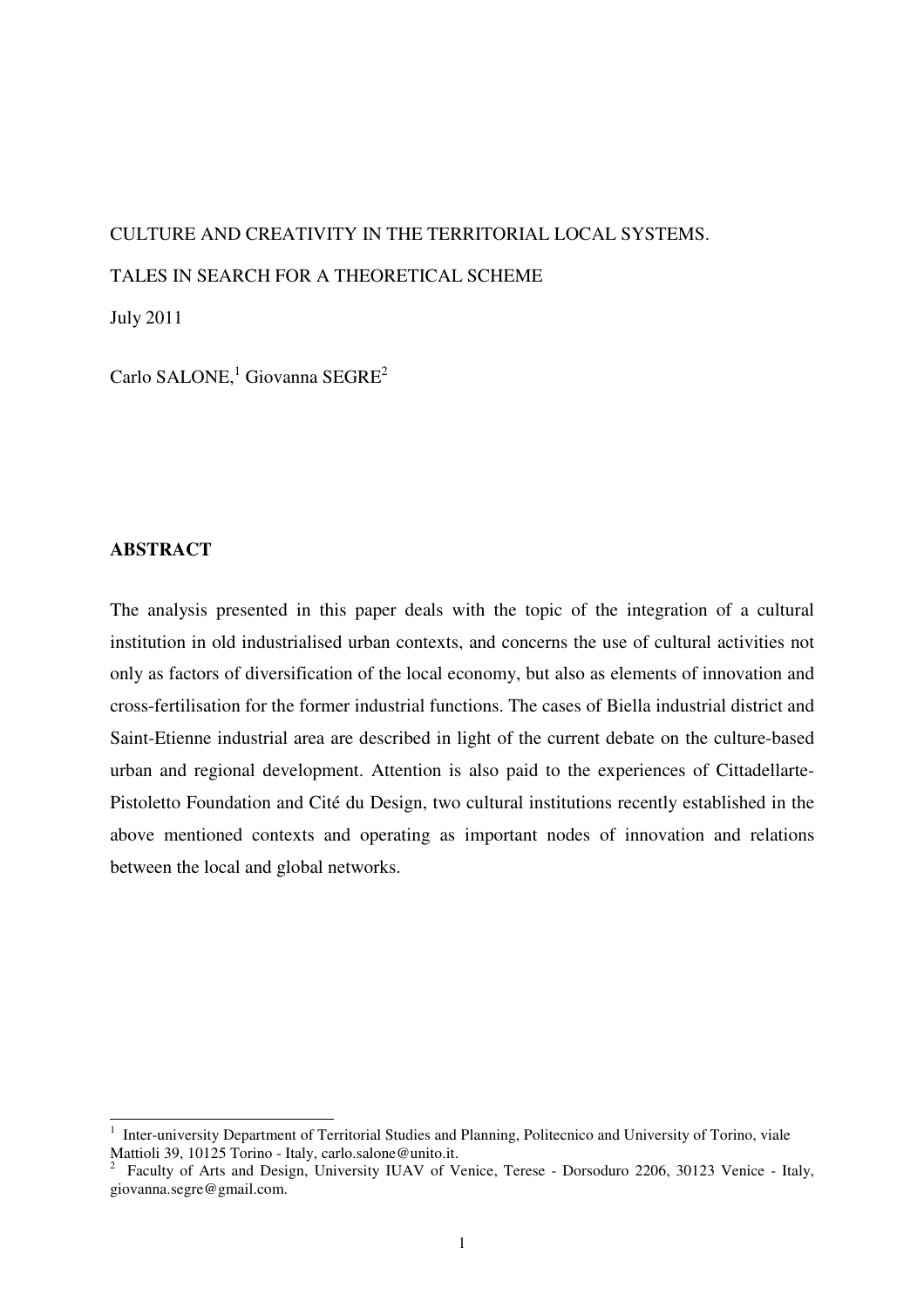# **1. Introduction**

The paper is organised as follows: after this Introduction, in Section 2, we reconstruct the theoretical debate on the function of knowledge and creativity in places. Section 3 attempts to depict the role of cultural institutions within the theoretical model of territorial local systems, clarifying ways in which we can fruitfully combine such concepts as 'culture' and 'creativity' with the geographical perspective, paying attention to the territories' capability of behaving as collective actors. This section, along with Section 4, describes the mechanisms of the 'knowledge circuit' as factors of urban and regional development, and provides an interpretative scheme for the analysis of the case-studies of Biella (Italy) and Saint-Etienne (France).

Our main question is: which conditions, in terms of actors, resources and internal/external relationships, should be respected in order to ascertain the existence of a territorial local system where the culture is one of the driving forces and pillars of the local milieu?

The stories of two different industrial cities in Western Europe help show how culture and creativity can offer an opportunity to escape economic decline. In order to achieve this goal, as discussed in Section 5, the analytical scheme is enriched by the concepts of 'anchorage' and 'embeddedness', which are used to enlighten the behaviour of the key cultural actors in territorial systems and to introduce some concluding remarks.

# **2. Knowledge, creativity and places**

The concept of knowledge, at the heart of the regional debate during the nineties, was also influential in constructing some relevant elements of the political discourse at the national as well at the supra-national level. Public statements like the EU's 'Lisbon Strategy' or the *Territorial Agenda of the European Union* (2007) reflect the idea that regional and national prosperity depends more and more on the rate of knowledge embodied in economic and social systems.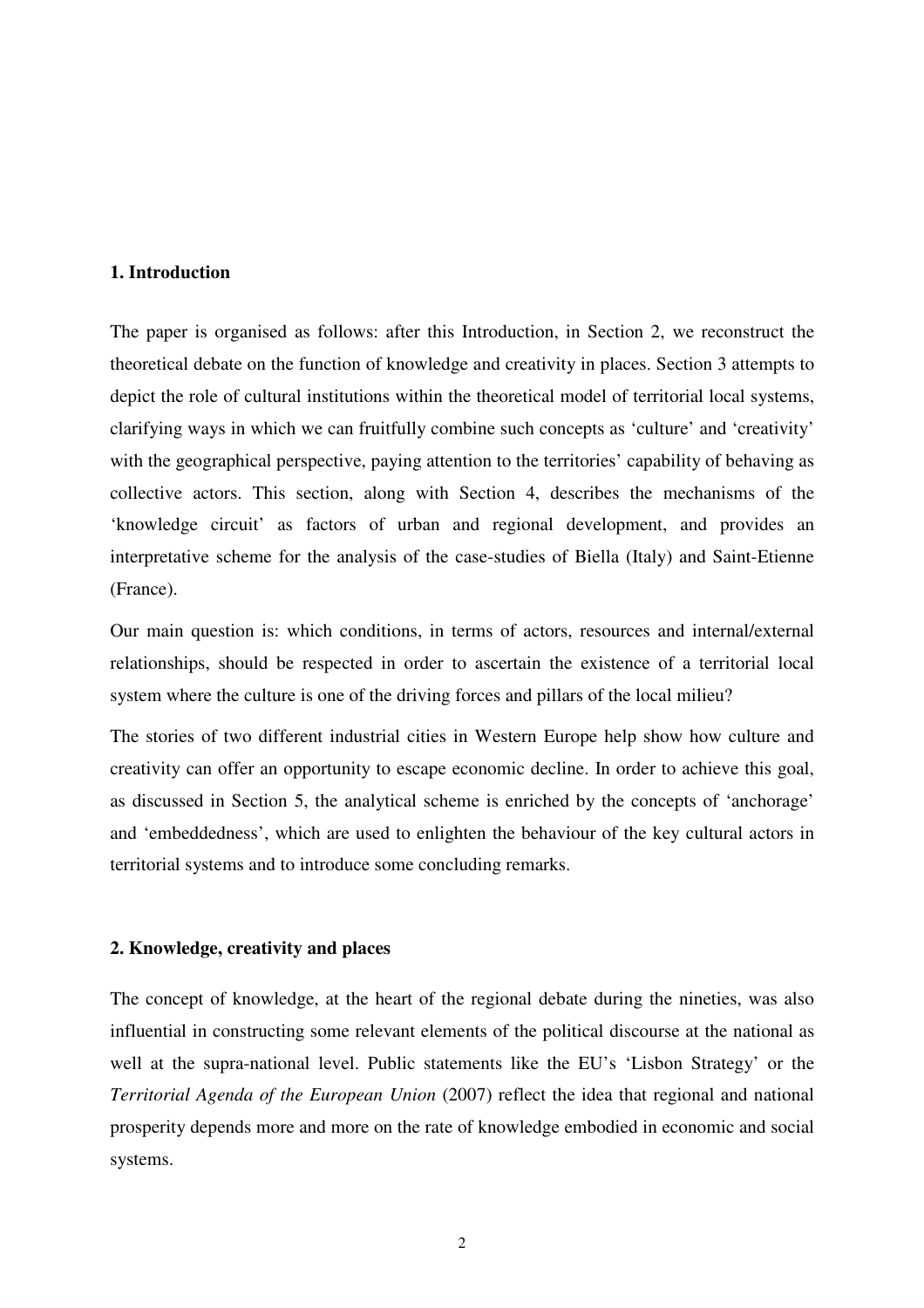More ambiguous, but strictly related to the former, the concept of 'culture' has gained a crucial position in urban and regional studies. Culture can be defined, according to Throsby (2003), as the set of attitudes, practices and beliefs that are fundamental to the functioning of different societies and groups defined in geographical, political, religious, or ethnical terms. Culture thus finds its expression in a particular society's values and customs, which evolve over time as they are transmitted from one generation to the next. Accordingly, culture is both tangible and intangible.

In the geographical field, as well as in other related social sciences, Florida's well-known model of 'three T', applied to spatial aggregates ranging from national entities to urban centres and focused on the crucial function played by the creative class, has been successful in innovating the debate on regional and urban development, despite having often been the target of in-depth criticisms. Among these, a conspicuous and well-documented comment is offered by Peck (2005), who efficiently summarises ideological interpretations, methodological remarks and policy applications in many local contexts.

The role of culture has been put into the urban dimension by several works, basically devoted to two different aspects: on one hand, there are the analytical studies which discuss the implications of cultural factors in the evolution of the urban economic base, which are mainly represented by the book of Allen J. Scott (2000) on the cultural economy of cities. On the other hand, the work by Charles Landry (2005) likely represents both the most explicit translation of the creativity paradigm into a planning approach and one of the weakest applications in terms of theory.

According to Landry, the urban structure is generally considered to have the most potential as an adapt container and incubator of creativity and innovation-based activities (many authors agree; see, e.g., Simmie *et alii*, 2002). However, this practical handbook goes wrong in translating the natural ability of urban organisms to host and stimulate leisure and entertainment functions into planning recipes, based only on physical renewal of urban spaces. In a manner too simplistic and mechanical, this latter tends to reduce the culture-led process to a spatial concentration of cultural or culture-related activities in specific areas or quarters, stressing the role of the physical agglomeration of cultural activities as the main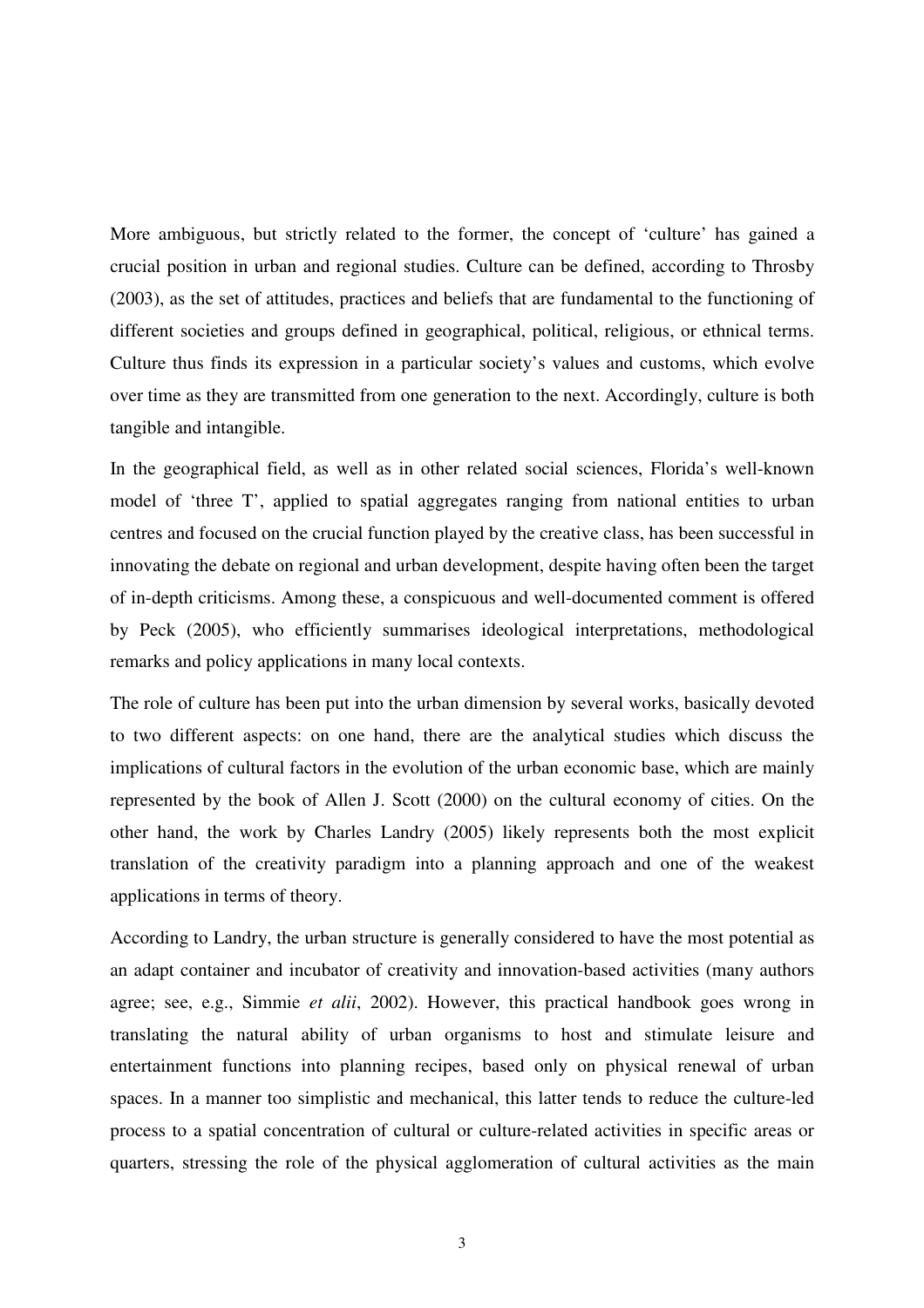drivers of economic prosperity, according to a traditional model of spatial growth (Mommaas, 2004).

The theoretical analysis of the role of culture in fostering economic development does not offer a precise explanation of the causal links that make arts, culture and creativity so important for economic growth. As highlighted by Sacco and Segre (2009), recent literature has generally grouped together the most important factors driving this growth in a 'black box', without enough attempts to identify the causal relationship between them.

Following Sacco and Segre, in order to understand how culture influences economic activity, the spectrum of activities that should be considered moves from pure arts through applied arts, and ends up with aesthetic and technological transfer activities. In this spectrum of activities, the degree of creative content is clearly decreasing. At the highest level is what the authors call 'super-core creativity', which 'denotes the activities directly deriving from the pursuit of non-instrumental cultural purposes, such as new creative expression, cultural experiments, ground-breaking artistic creation. It can be thought of as the laboratory from which new cultural paradigms emerge' (ibid. p. 284). This is the fuel that feeds not only the development of the cultural sector itself, but also the progress of applied research and technological innovation, as well as the increase in the variety and quantity of creative and crafts products and of traditional functional products with no creative dimension.

Due to the fact that, in our time, most goods and services produced and consumed contain a fundamental, intangible added value derived from design, aesthetic, symbolism and identity, the driving forces of competitiveness in a regional system are cultural insight, human cleverness, desire, motivation, imagination, originality and creativity. These factors are replacing location characteristics, endowment of natural resources, market access, low labour costs, and also the usual concept of agglomerations of technologically dynamic firms. This is the basis of the new vision of the functioning of cultural districts depicted by Sacco, Tavano Blessi and Nuccio (2009). The pure cultural artistic dimension of the district and the creativity diffusion process which arises from it represent the key explaining factors of culture-led economic development. Despite the value of cultural diversity in generating innovation in the economy as described, for example, by Maignan, Ottaviano and Pinelli (2003), a more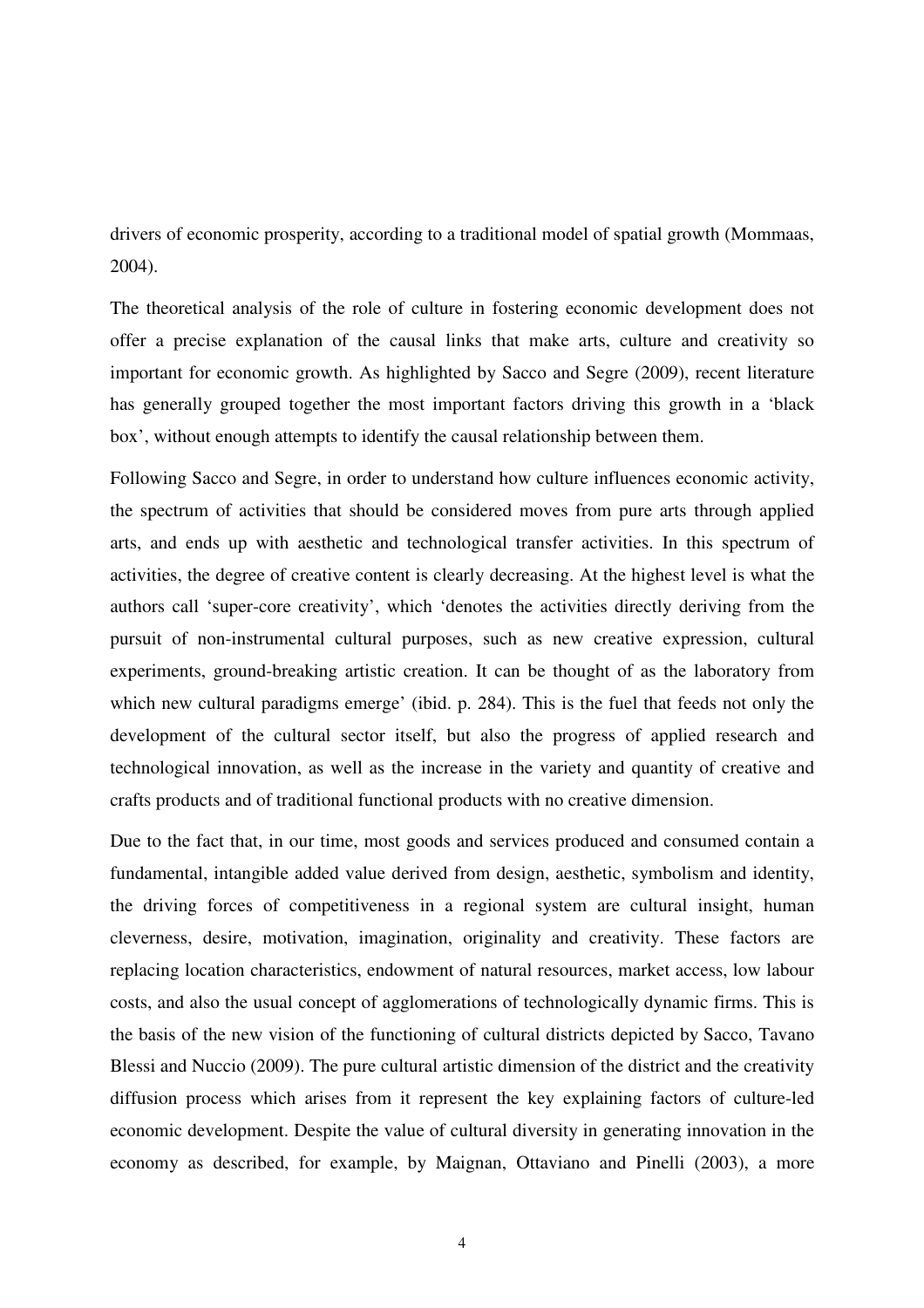broadly defined creative diversity has to be added in order to include the connections, actual and potential, among the artistic, design, technology and business sectors.

The recovery of old industrial districts is mainly based on networks of small and mediumsized enterprises geographically concentred and inter-linked by traded and non-traded interdependences (Becattini, 1987; 1989; 1990). There is no room here to treat this subject in a satisfactory way, but it is nonetheless important to offer a reminder of the translation of the industrial district formula into a cultural district view due to Santagata (2002; 2006). His work offers a paradigm of the cultural district which is especially appropriate with regard to the case of culture-based goods production, since localised culture is a main source of economic development. Within this framework, one of the most ambitious theoretical constructions has been set up by Sacco and Pedrini (2003). In their model, on the basis of non-traded interdependencies and related concepts like the relational assets *à la* Storper (1995), a set of cultural features is supposed to develop in specific spatial contexts over time, contributing to the identity of the district community.

The concept of the cultural district leads us to bridge the most recent reflections about the 'cultural districtualisation process' (Lazzeretti, 2005) into a perspective combining several scientific inspirations: from the neo-Marshallian district theory of Becattini's school to the concepts of cluster (as proposed by Porter and applied both to the resources and to the actors), to, in a more practice-oriented direction, the managerial approach considering cultural places as strategic resources for place marketing and competitiveness policies (Curran, 2010).

## **3. Cultural institutions as nodes between the local system and the supra-local networks**

The different theoretical schemes presented in the previous section seem to be significantly close to some basic concepts used in contemporary geography, and often misunderstood in other social sciences – those of 'milieu' and 'territory'.

The first has its remote source in the reflections on the concept developed by the French regional geographer Vidal de la Blache against the environmental determinism elaborated upon in the second half of the nineteenth century by Ratzel and other German scholars. Vidal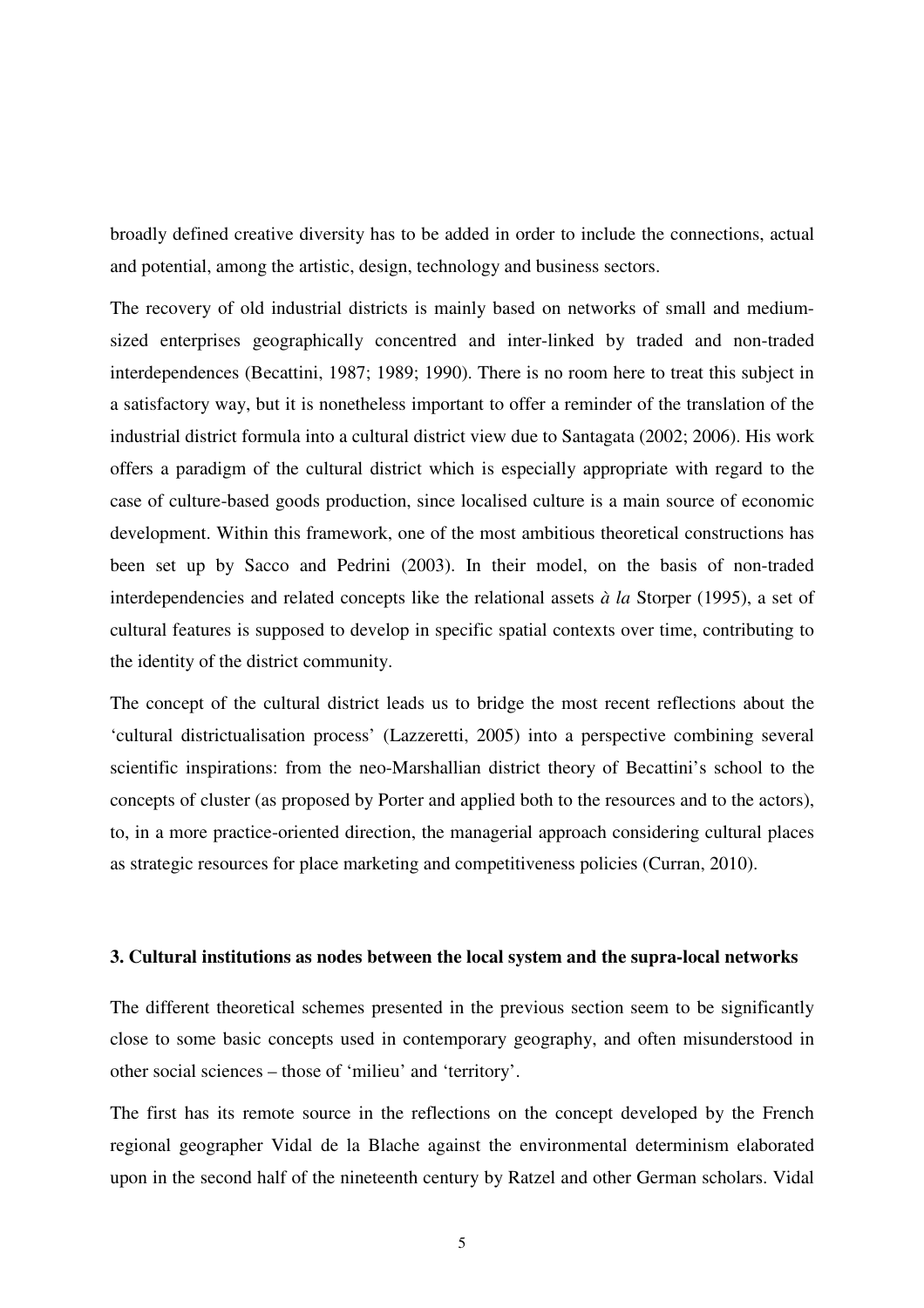acknowledges that environment plays a role in setting limitations and offering possibilities for human development, but points out that humans can selectively respond to any factor in a number of ways, a function of their abilities to exploit the local 'milieu' resources. Nowadays, the current concept of 'milieu' deals with the potential resources available for every actor, assuming that he is able to recognise them. It refers to the ensemble of potential and immobile, material and immaterial resources in a given place: natural assets, infrastructures, cultural and historical heritage, habits and local know-how.

The second concept is 'territory' which, according to Raffestin (1980), is generated on the basis of the space: it is the result of an action carried out by a syntagmatic actor (a player who implements a programme), at whatever level. Appropriating a space either concretely or abstractly (by means of representation, for example), the actor 'territorialises' that space' (p. 149, authors' translation).

This idea of territory overcomes a simplistic and 'naturalistic' concept of place and, at the same time, describes the territorial dimension as an inextricable product of elements of materiality and social practices. From this standpoint, territory can play a fundamental role as an intermediate level at which local actors, economic interests, government institutions, technical agencies, and so on are structured as they arrange their relationships at the global level. This 'intentional' function of territories allows us to suggest that territory can become 'a collective actor, a social and political actor possessing autonomy and strategies' (Bagnasco and Le Galès, 2000, p. 25).

Therefore, interpreting territory in terms of the Territorial Local System (TLS), as defined by Dematteis and Governa (2005), entails describing the interactions between local actors and territorial resources of the milieu, particularly stressing the role of proximity, sense of place and territorial identity to promote the collective action of local coalitions.

In general terms, a TLS, before being understood as a defined and delimited territorial entity, is an aggregate of actors involved in reciprocal interaction, in which the actors, as a function of the specific relationships they maintain with a particular local environment or milieu, behave as a collective actor (Dematteis, 1994). Within it, a TLS can be identified according to the acknowledgement of four components (Figure 1):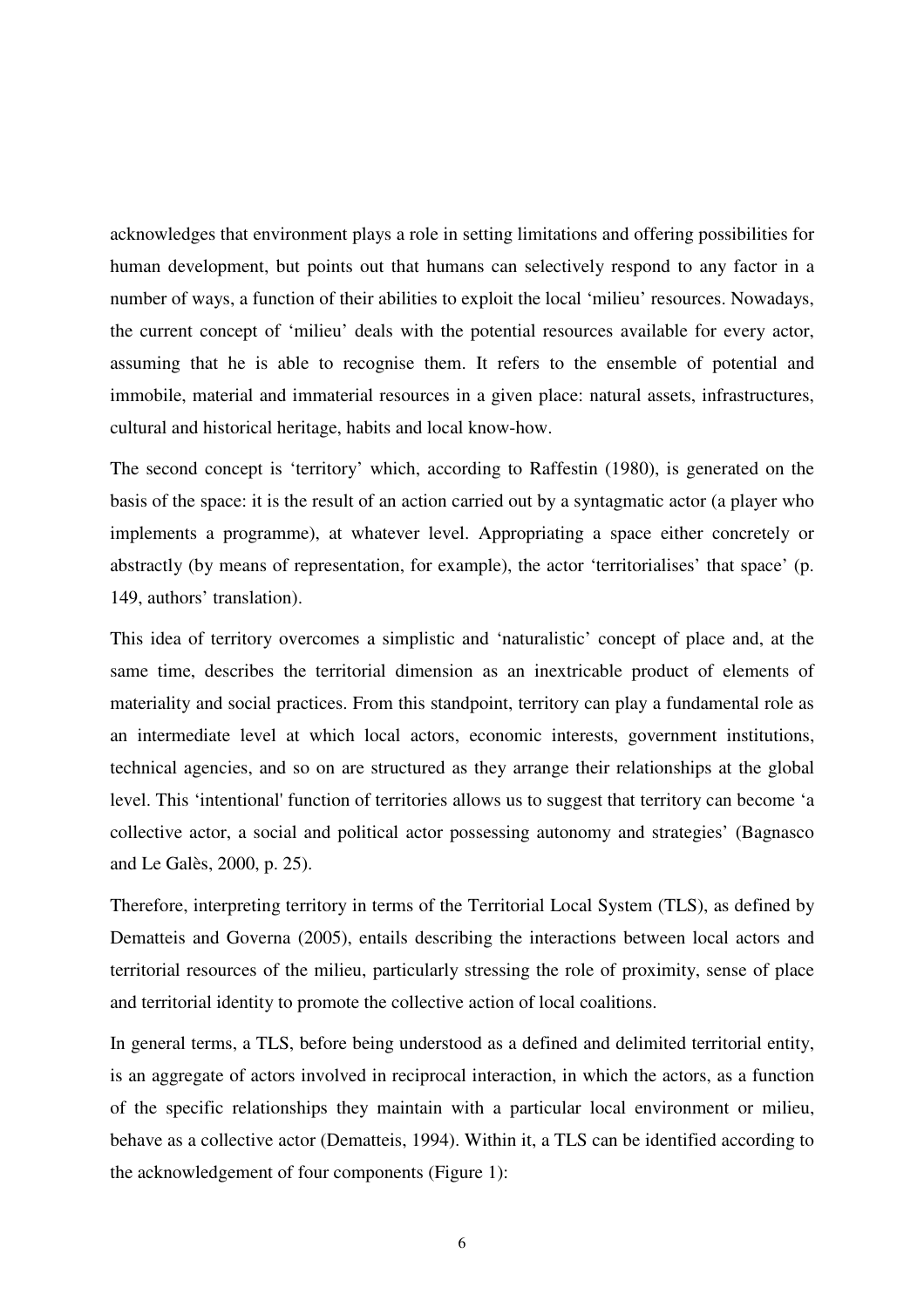a) *The local network of actors*: That is, the network where individual and collective, public and private actors interact with one another. This network is locally embedded through relationships of *proximity*;

b) *The local milieu*: This is made up of the immobile and idiosyncratic resources which have been stratified into a place over the time. These are both material (infrastructures, physical externalities) and immaterial (culture, savoir-faire, institutions);

c) *The relationship of the local network with the local milieu*: This means translating potentialities of milieu in communicable and exchangeable values;

d) *The interactive relationship of local network with supra-local networks* (regional, national, global): This relationship consists of actions which can modify both the network articulation and the milieu resources and export outside the values produced.

The *supra-local networks* are then an external factor of the TLS. However, due to the strategic role they play as activators and disseminators of new ideas both from inside and outside the TLS, it is worth explicitly noting their function as a fifth component (e) of the figure. The supra-local networks cannot be strictly included within the components of the TLS, however, because they are external interlocutors of the local networks, but are able to provide the local network of actors with technical, cultural and financial inputs which can be combined with the local resources. Such networks are made up of a range of supra-local actors, political institutions, innovation agencies, cosmopolitan cultural actors and so forth.

Our argument is that these latter kinds of networks can play key roles as contact and exchange nodes between the global forces and the local systems, acting within the local structure as catalysts of innovation processes for knowledge, institutions, economy and society.

#### **Figure 1: The Territorial Local System and the supra-local level**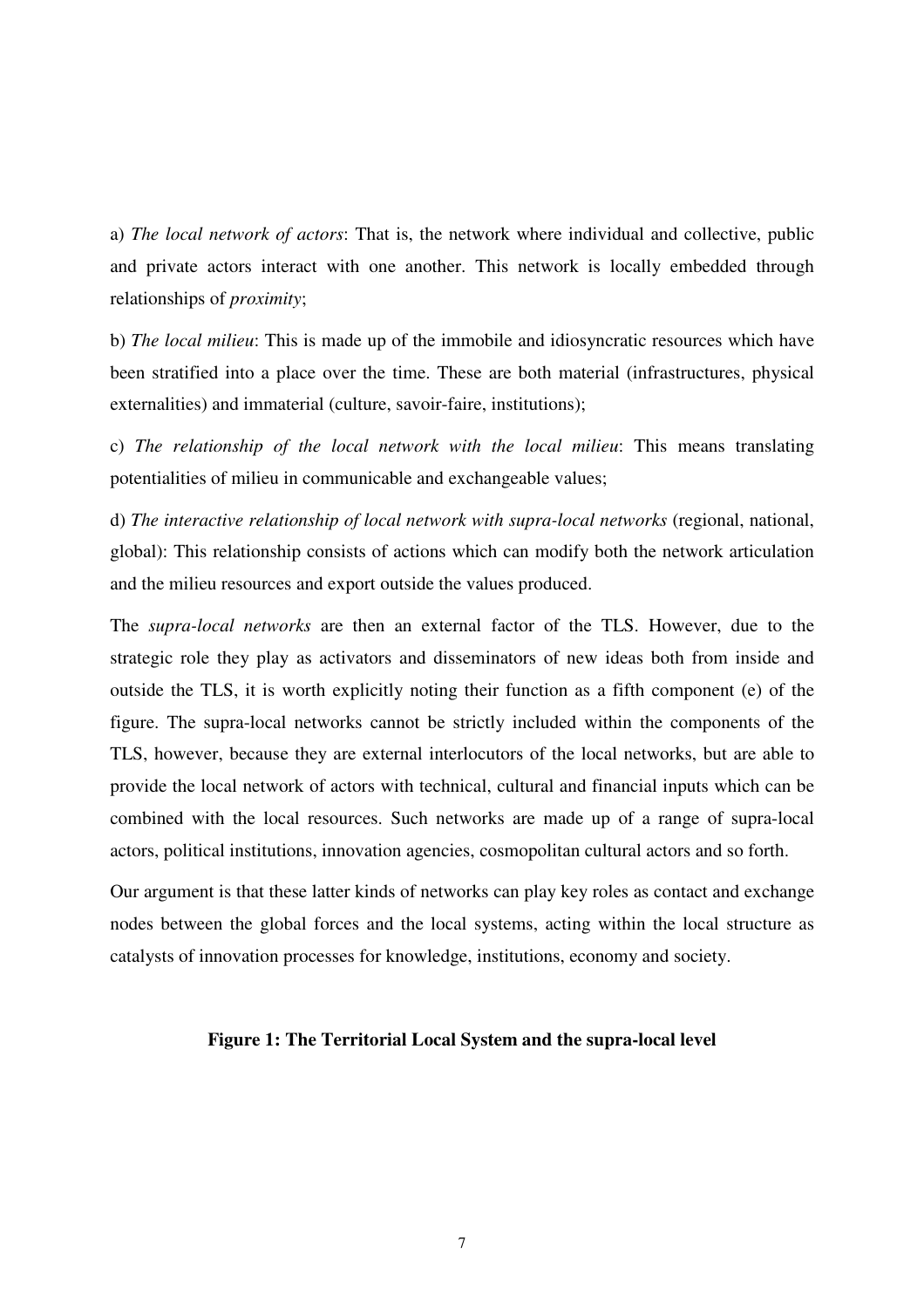

# **4. The 'knowledge circuit' in urban and regional development**

The relevance of culture, creativity and the related concept of cultural industries have recently acquired an autonomous interest in regional and urban literature as active factors of placebased development. Many authors have provided a wide range of theoretical schemes illustrating the role of cultural components in enhancing local capabilities to intercept global resource and capital flows. This view is deeply influenced by the structure underlying the mechanisms of post-Fordist capitalism, and increasingly incorporates elements of codified and sophisticated knowledge, as well as tacit knowledge, creative innovations and symbolic values (Thrift, 2005). Within this reshaping of the role of culture in the economic and social processes, several analytical schemes have arisen to explain the new cultural turn in urban and regional development.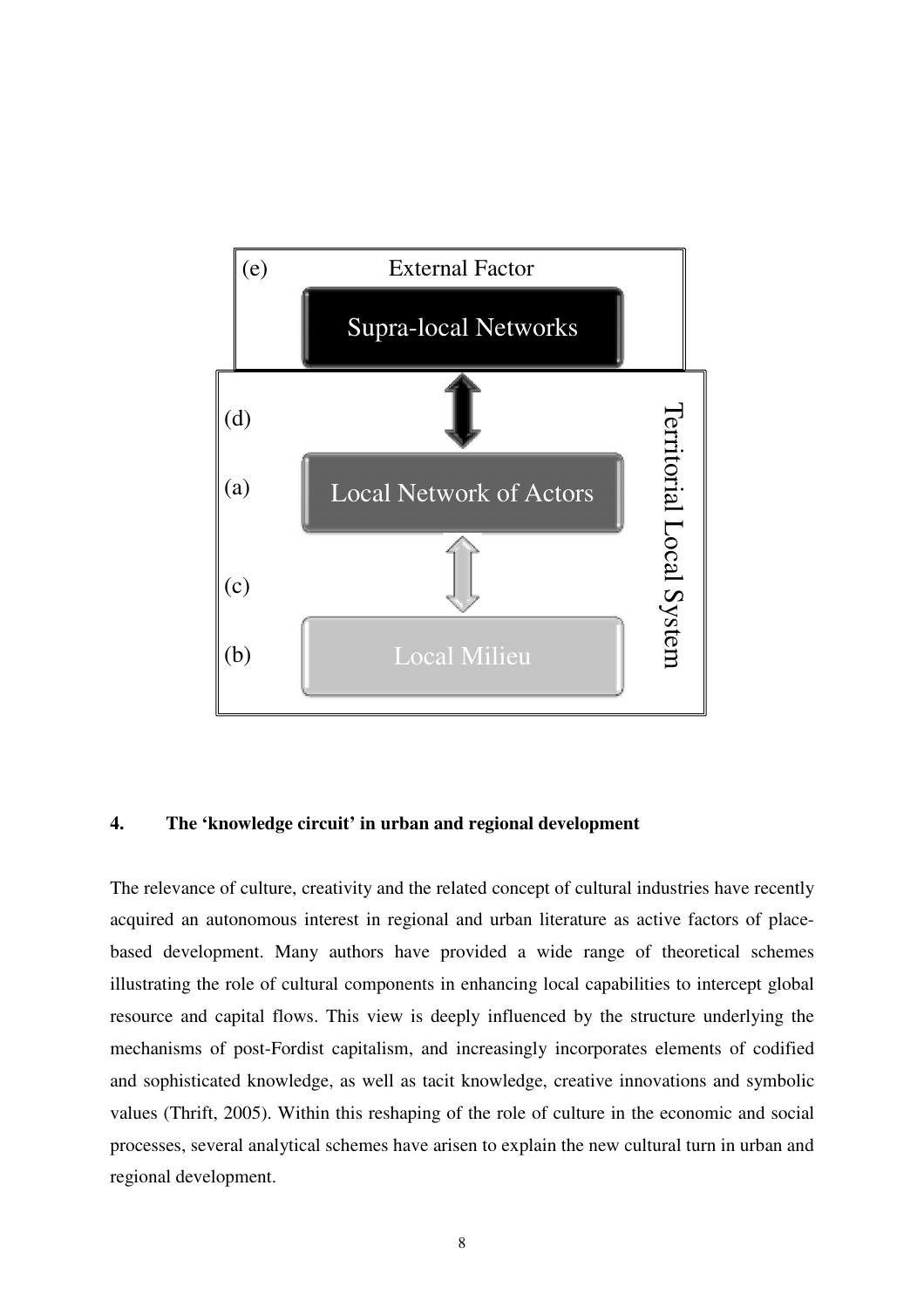A synthesis of this decennial path towards an in-depth integration of the 'knowledge-culture circuit' in the regional development theory can be summarised in four fundamental steps: (1) the acknowledgement of knowledge in the urban and regional development; (2) the circuit of knowledge-culture production within the territorial dimension; (3) the links among creativity, knowledge and places; and (4) the rise of culture-based policy for territorial development.

The earlier stages, moving toward the current culture-based development paradigm, can be identified in the theoretical suggestions issuing from the works on the territorial dimension of the innovation processes, whose scientific pillars are the knowledge-based economy and the geographical concept of 'learning region', as described in a seminal article by Florida (1995). A joint use of these pillars has been proposed by Morgan in a well-known article published on *Regional Studies* in 1997. Starting from statements about the lack of capability for explanation of dualistic paradigms – state vs. market, public vs. private, capital vs. labour etc. – in order to enlighten the development patterns, the author asserts the crucial role of intermediate institutions and the analytically mighty function of the network paradigm applied to the social organisation. Morgan establishes, on one hand, a connection between the 'network paradigm' set up during the nineties through several works on interactive innovation (Lundvall, 1988), social capital (Coleman, 1988; Putnam, 1993), institutional relational assets (Storper, 1995) and the nature of regional development. On the other hand, the author underlines the relationships between the organisational (product and process) innovation and the social (institutional) innovation.

Summarising Morgan's arguments and focusing on his conclusions driven by his study of the case of Wales and its development agency as empirical proofs, we underline the relevance of the joint effects of collective processes, innovation patterns and institutions rooted in values like trust, reciprocity etc. upon the development of regions. Some critical comments notwithstanding (e.g., Lovering, 1999), this 'learning region' formula has arisen in the regional literature, also inspiring research and development programmes of supranational organisations devoted to the knowledge-based economic development (see OECD, 2001).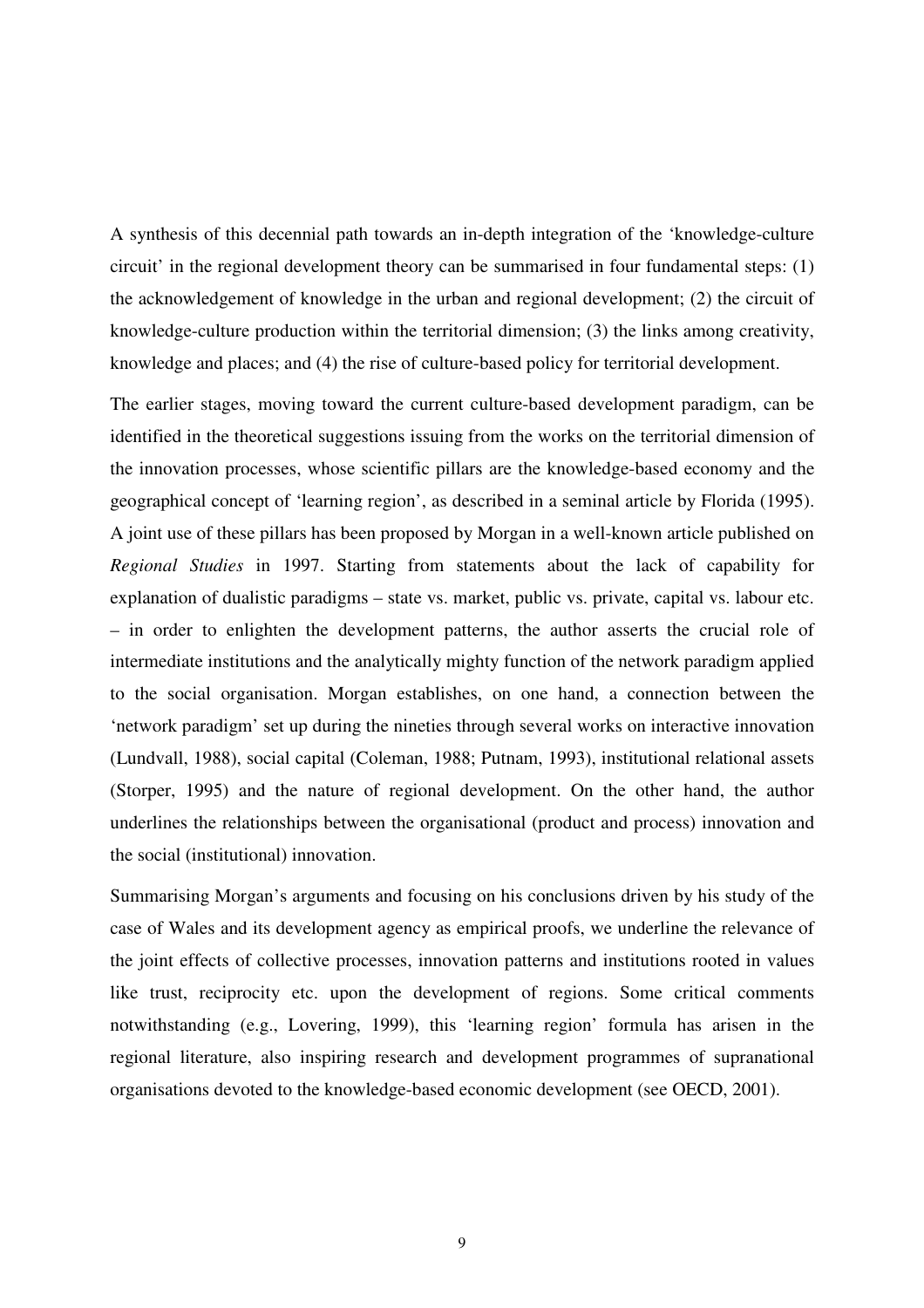After Morgan's and other scholars' efforts toward clarifying the linkages between the two different kinds of innovation, the concept of embeddedness of knowledge in the territorial structures has become familiar to the regional development studies.

A conceptual scheme can help to synthetically recognise the main steps of the territorial process of knowledge production (Figure 2).



**Figure 2: The 'knowledge circuit'** 

The basic building-block of the whole process is information: it is available at a very low price, falls into obsolescence very quickly and it is long-distance exchangeable. At the same time, it requires screening and decoding capabilities for selecting, storing or transferring its useful components, which come from various sources like oral traditions, texts and websites. The second step is the transformation of the informational contents into a structured system of knowledge, through a filtering and assembling mechanism guaranteed by educational bodies, technical handbooks and so on. The third step is represented by the know-how, which comes from the daily and long-term work practices of individuals and organisations, professional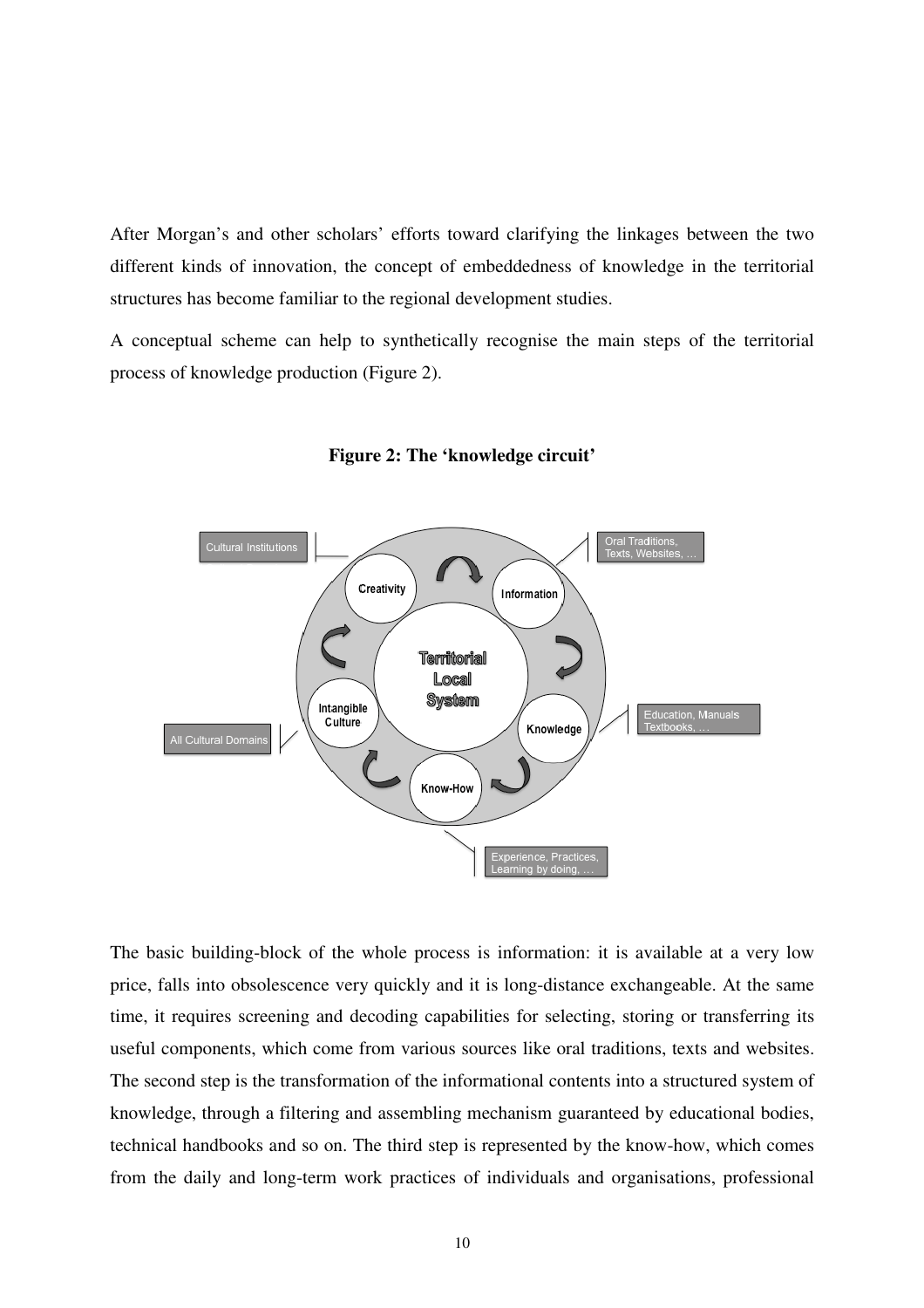routines and collective learning. The fourth step is the intangible culture, a product of all cultural domains characterising the TLS. The fifth and final step is creativity: although the overly broad use of the term has weakened its meaning, it refers to the special ability of an individual or an organisation to enlighten unusual connections among different fields of activity and to discover new opportunities, sometimes through serendipitous paths. However, creativity does not require only the combination of different kinds of knowledge, but also the interaction among different actors operating at different levels, among which the cultural institutions occupy a remarkable place.

The whole sequence 'information/knowledge/know-how/intangible culture/creativity' does not constitute a linear path, but looks instead like a spiral where the capability for facing problems increasingly grows, through proximity and long-distance connections, informal and informal relationships, tacit and codified knowledge.

#### **5. Culture for industrial economic recovery: two stories and an interpretative scheme**

Concerning the attempt to revitalise the urban economic basis exploiting the cultural institutions in old industrial local systems, two different representative stories can be told: one concerns the activity of the Cittadellarte-Pistoletto Foundation, set up in the textile industrial district of Biella (Italy, Piedmont Region); another tells of the Cité du Design established in St-Etienne (France, Rhône-Alpes Region).

The Cittadellarte-Pistoletto Foundation is the artistic foundation of the Italian artist and art theorist Michelangelo Pistoletto, who was born in Biella and was among the founders of the 'Arte Povera' movement. Biella is a small city of 45,845 inhabitants, located in Piedmont, a north-western region of Italy. It is known world-wide because of its industrial district, which specialised in cashmere production and has been host to important 'Made in Italy' fashion firms such as Ermenegildo Zegna, Cerruti, and others.

The district also includes other small centres around Biella, where the textile sector is formed by 1,200 enterprises with 18,000 operators, mainly organized in the form of small-sized enterprises with less than 100 employees (90%, versus 10% medium-sized enterprises), and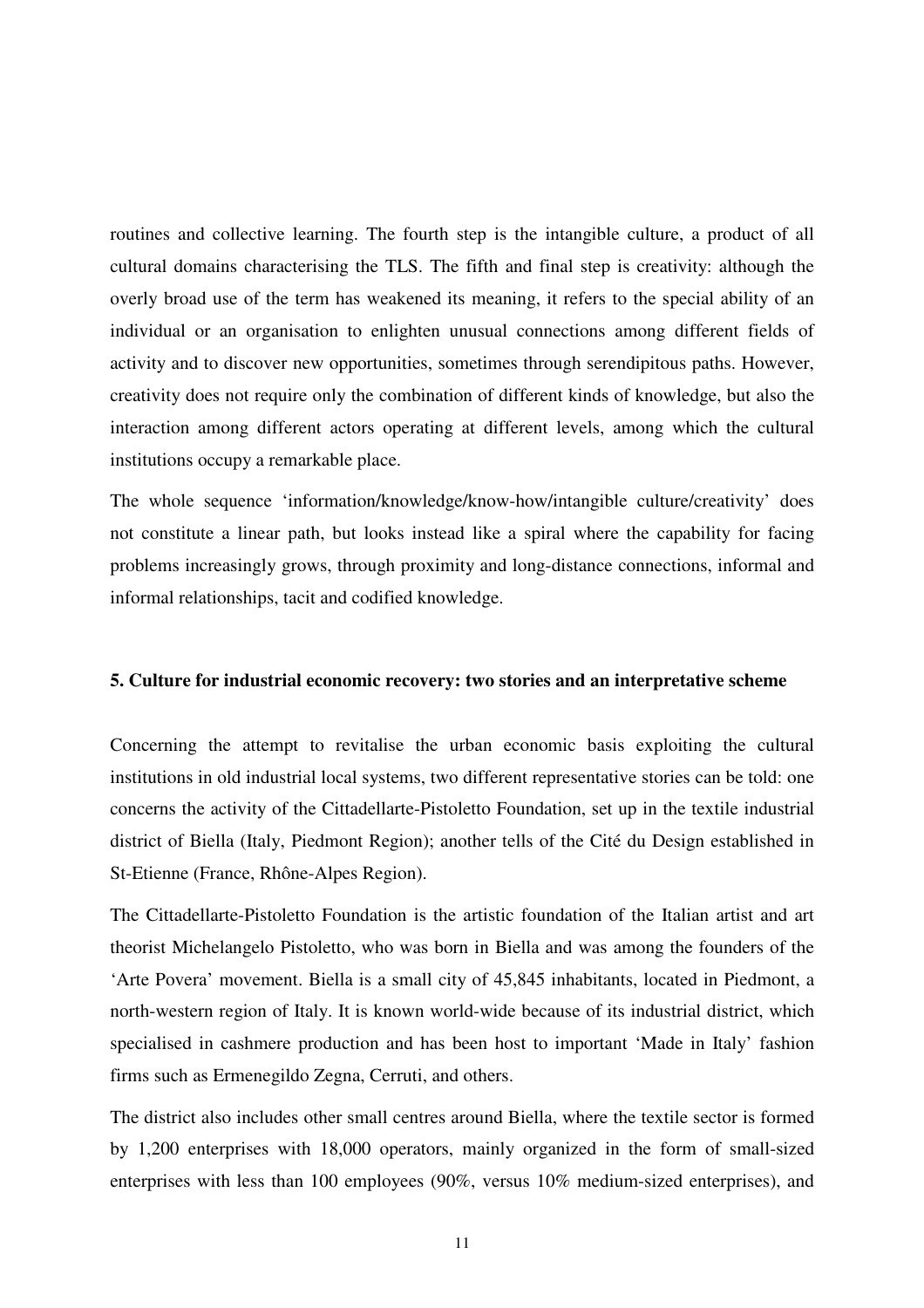generates revenues of 3.6 billion Euros, about 50% of which derives from export activity (Maggioni, 2009).

The Cittadellarte-Pistoletto Foundation experience in Biella seems to be a suitable case study, since it is a new form of artistic and cultural institution that explicitly places art in direct interaction with the various sectors of society. It is a clear example of a super-core creativity actor according to the definition of Sacco and Segre (2009) mentioned in Section 2.

The Foundation is a space for the convergence of creative ideas and projects that combine creativity and enterprise, education and production, ecology and architecture, politics and spirituality. It was instituted in 1998 and is situated in Biella along the banks of the Cervo River in the restored premises of industrial archaeology. This non-profit institution originated as a concrete action of the 'Progetto Arte Manifesto' where the artist Michelangelo Pistoletto proposed a new role for the artist, placing art in direct interaction with all areas of human activity. The symbolic name 'Cittadellarte' indeed incorporates two meanings: that of the citadel of art, an area where art is protected and well defended, and that of the city, which corresponds to the ideas of openness and complexity characterising the urban atmosphere. Cittadellarte can be considered a laboratory and a producer of creative energy, which aims at stimulating development processes in several fields of culture, production, economics and politics. The strategic objective is to integrate artistic interventions in every sector of civil society. The activity of the Foundation evokes a cellular system organised as a main nucleus divided into various nuclei, called Uffizi (offices). Each office carries out its own activity addressing specific areas of the social system and pursuing the goal of producing a responsible transformation of global society, starting from their smaller local dimensions.

The story of Saint-Etienne is quite different. The city (180,210 inhabitants) is situated in the centre of France and has exploited its natural resources to become a prominent centre of industrial production based on extraction and industrial processing, benefitting from its proximity to Lyon. Throughout the 1800s, the town became an industrial centre of large coal and steel related factories made of a dense network of local small and medium sized enterprises which provided components and marketed the products (Winkler, 2007). The most successful factory in Saint-Etienne was French Arms and Cycles Factory (Manufacture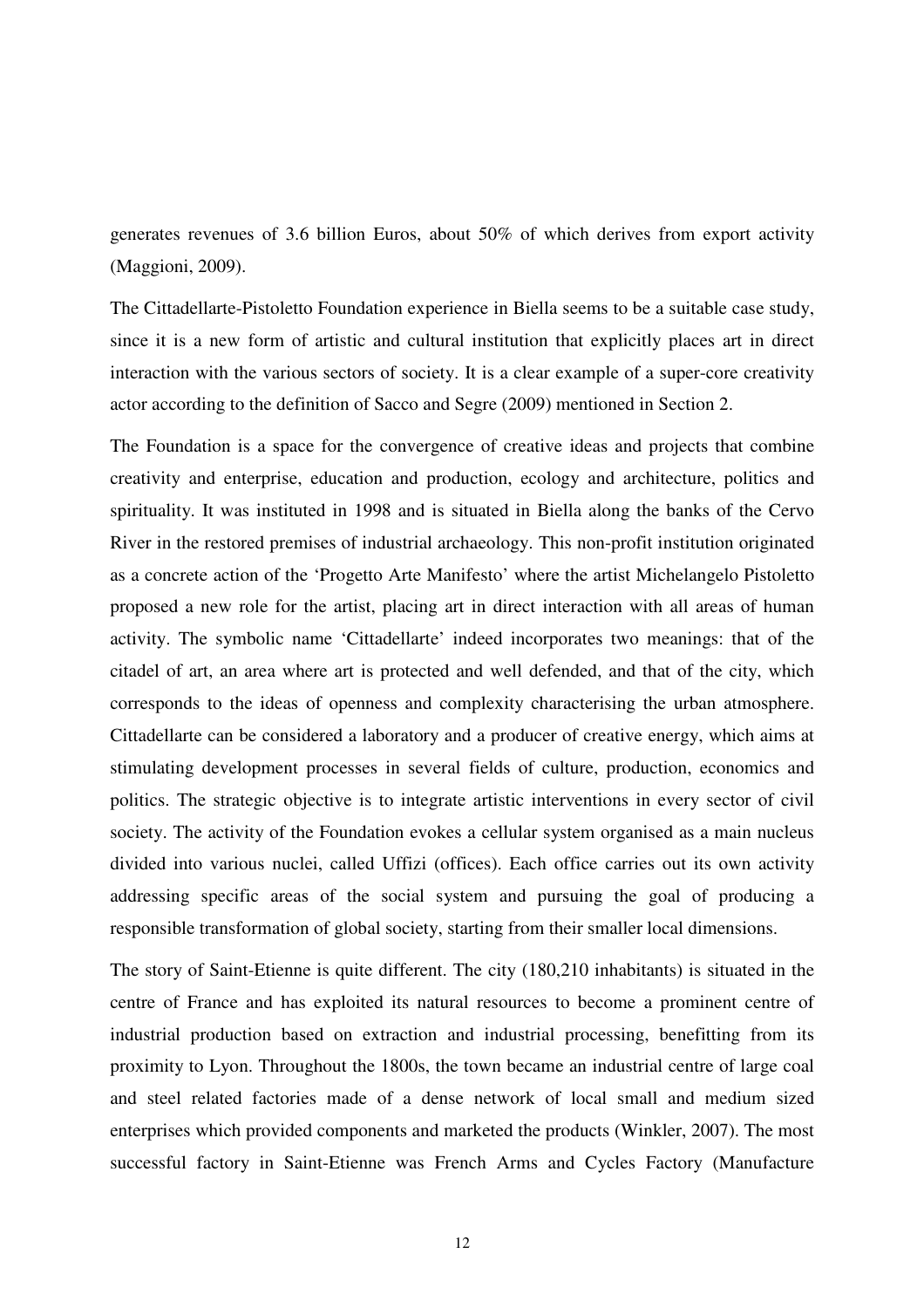Française d'Armes et de Cycles, commonly known as Manufrance), founded in 1895 to produce hunting weapons, bicycles and sewing-machines. Alongside metalwork, arms and cars, a flourishing sector was that of ribbon-making, one of the city's top four employment sectors until its collapse in the 1980s.

The industrial decline began during the 1980s and urged the city to face a reconversion of a large number of brown-fields and, in general, a reshaping of labour market skills. Within this context, the Cité du design has been conceived to perpetuate the tradition of creation and innovation which made the city famous. It also integrates the role played by the School of Fine Arts, which was established in 1857 and renovated as a design and art school in 1998. The Cité has been built up on the site of the former arms manufacturer, symbolising its continuity with the industrial past.

The Cité du design has two essential aims. Firstly, it aims to integrate design and creation in the development of the Rhône-Alpes region. In this sense, the Cité du design needs to identify and characterise the offer of the existing design in the region, making Saint-Étienne a pilot territory for the setting up of innovative projects concerted with its partners and developing the attraction potential of the local and regional area as a result of the design. Second, it tries to revitalise the innovation by merging design with social transformations, in favour of both private and public actors. This means developing the economic activity on new fields of innovation, identifying the existing economic activity and reinforcing the economic and creative activity around design.

Given these different stories of industrial decline, our aim is in particular to verify, after more than ten years from their establishment, the role of these two different institutions – one private, the second public – in the local development processes. The important questions are whether and how these institutions have acted, within the local systems, as activators of economic development in old industrial areas facing a profound economic crisis due to the mature sectors' displacement in the global economy.

# **6. Applying the scheme**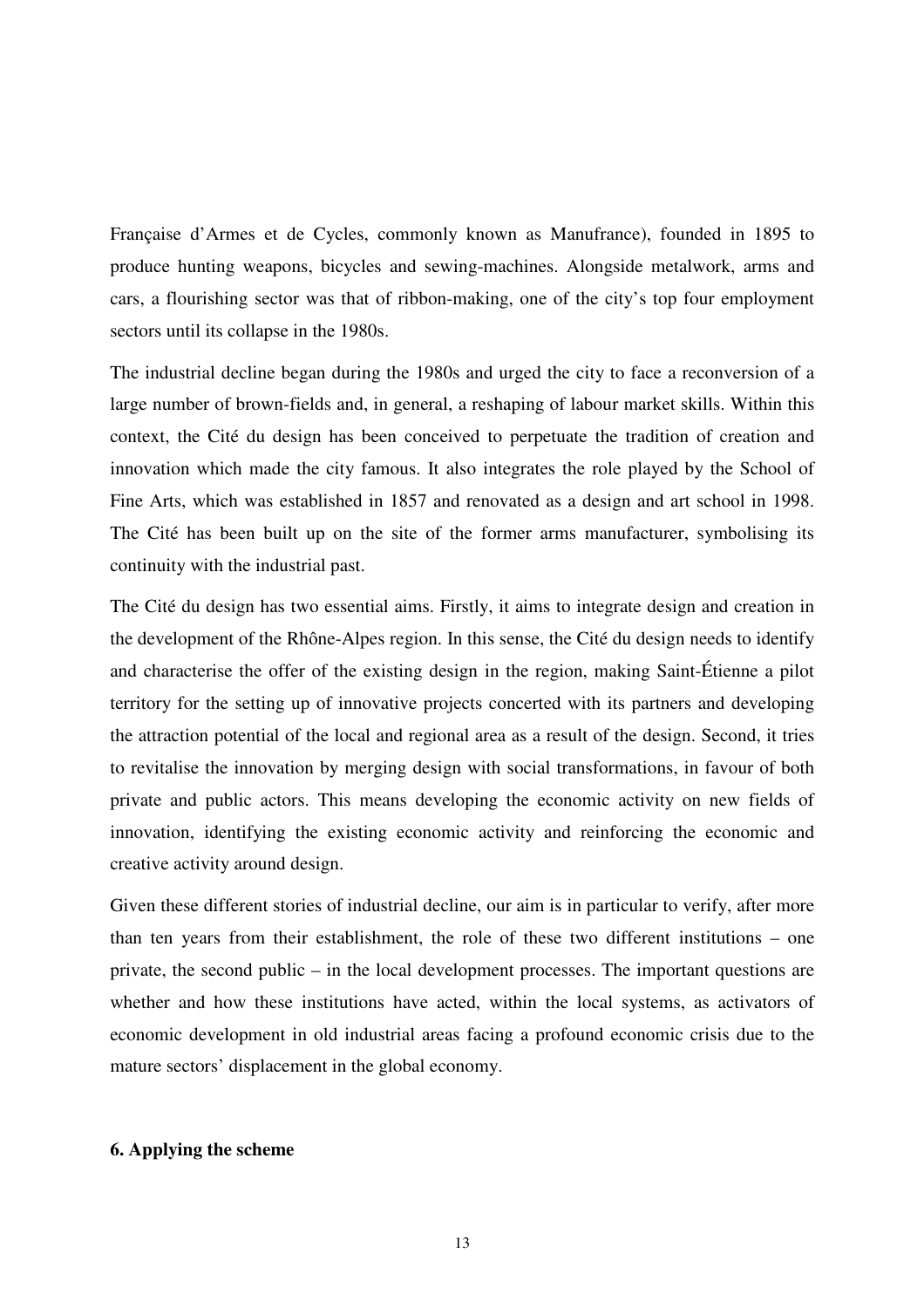Let us apply the TLS scheme to the cases outlined above, in order to verify whether or not the model is able to stylise the structural mechanisms of the development process and, if possible, add further elements for enriching the theoretical framework.

The application of the four components of our model can be described as follows:

# a) *The local network of actors*

In Biella's district, the most active players mainly belong to the public sector – Municipality and Province – and to that 'intermediate world' which Amin and Thrift (1995) call the 'institutional thickness', and which is often identified as a prominent factor for successful development policies (for a review and some critical assessment, see Amin and Thrift, 1994 and 1995; Hadjimichalis, 2006). These include the local Chamber of Commerce, employers' association, banking charities such as the Fondazione Cassa di Risparmio di Biella, and Cittadellarte-Pistoletto Foundation. More recently, a new influential actor has been added, Città Studi, a local consortium which gathers many of the above-mentioned actors in order to manage the local University.

In Saint-Etienne, the dominance of public powers in the functional regeneration policy is much more remarkable: the powerful hand of the State, which was also the owner of the most important Saint-Etienne firm, ManuFrance, and gave impulse to infrastructures for the industrial development, and the municipal government are the protagonists of the new 'creative' course. After the exceptional demographic decrease between 1990 and 1999, when Saint-Etienne lost 20,000 inhabitants (especially high-skilled executives and their families) the city's mayor – and French senator – Michel Thiollière forced the local community to recognise that the traditional image of 'a grey, unfashionable working-class city' (Winkler, 2005, p. 20) needed to be upset, and promoted a policy strategy to make the residential offer more attractive, as well as to launch several culture-related physical regeneration projects. The central government responded positively to the mayor's request and funded his regeneration strategy, also helping the city to increase its power among the surrounding areas with the creation of an Agglomeration Community (Communité d'Agglomération, 43 municipalities), the 'capital' of which is Saint-Etienne.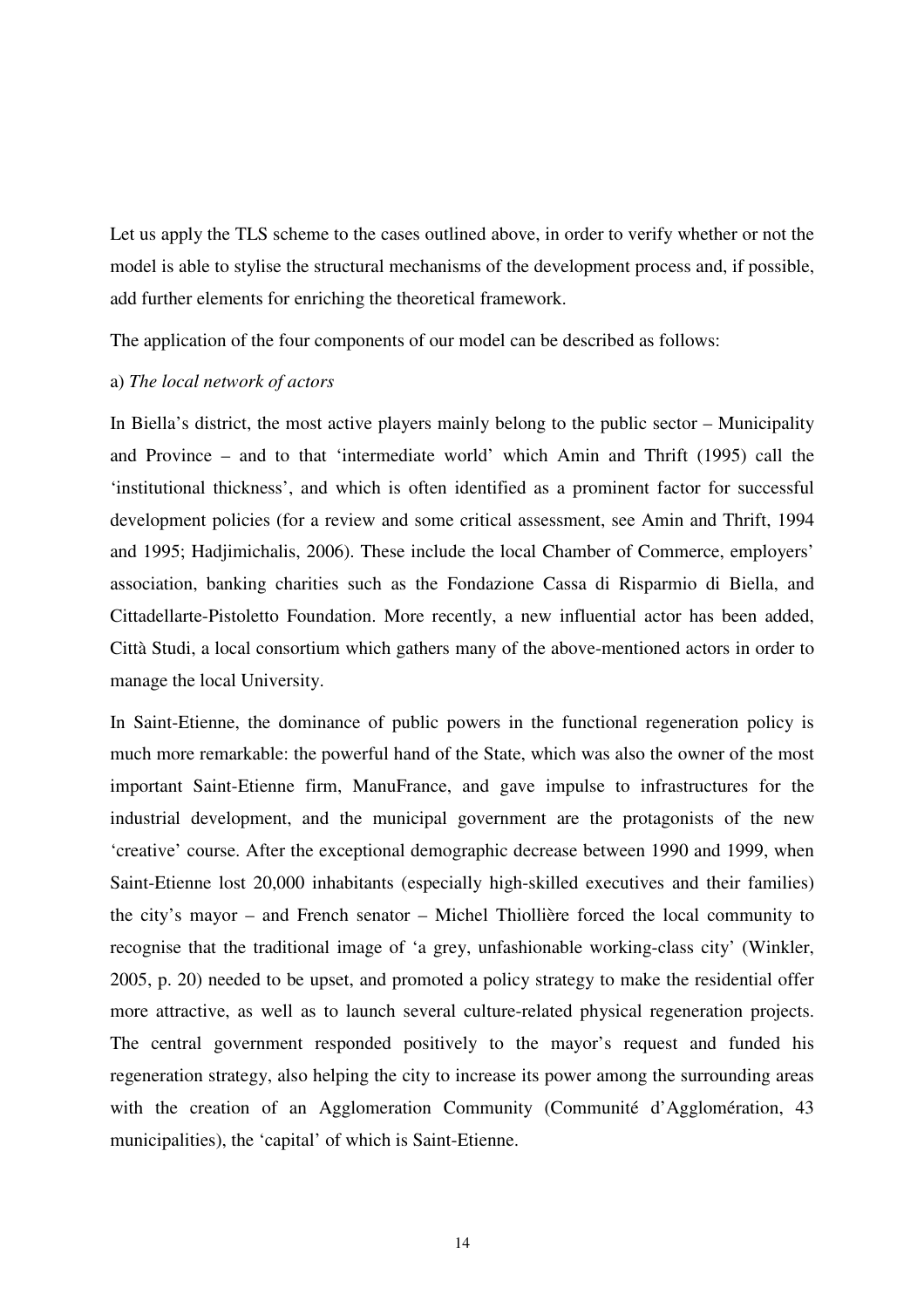## b) *The local milieu*

In Biella's system, the idiosyncratic material resources are well represented by the historical heritage sites such as 'Il Piazzo' in the old and higher part of the city of Biella, the various private gardens and naturalistic areas in the surroundings, the mountain and the rivers and essential elements of the local environment. The second kind of idiosyncratic resources - the immaterial resources - are for instance the textile know-how and the specialisation in high quality fabric, the recent location of University and Polytechnic functions (e.g., textile engineering) and important training initiatives in the cultural field such as La Squola.

This is made up of the immobile and idiosyncratic resources which have been stratified into a place over the time. These are both material (infrastructures, physical externalities) and immaterial (culture, savoir-faire, institutions

For Saint-Etienne the material resources were notably the old industrial plants and physical infrastructures, particularly the transportation facilities (the railway station as a high-speed train node to Lyon). The immaterial resources, on the other hand, were related to the industrial tradition, rooted in craft-based fabric production (especially ribbon production) and recently enriched by the construction of the Cité du Design premises on the site previously occupied by Manufrance. Besides the Université Jean Monnet de Saint-Étienne, founded in 1969, Saint-Étienne has three other prestigious *Grandes Écoles*, research establishments and higher education institutions outside the mainstream framework of the public universities. This system is a significant element of the local milieu and includes the École Nationale Supérieure des Mines (a top French graduate engineering school), the École Nationale des Ingénieurs de Saint-Étienne and the École Supérieure de Commerce.

## c) *The relationship of the local network with the local milieu*

In the case-study of Biella, in addition to the historically testified capability of local actors to exploit the resources for productive purposes, we must not ignore the attempt to create a collective trademark by which the brand of the area can be synthesised and represented outside; we refer to the trademark 'Biella the Art of The Excellence', which will be better described in the next section. On the other hand, on the international scale, Saint-Etienne has affirmed its role as a place of industrial design research thanks to an enormous effort toward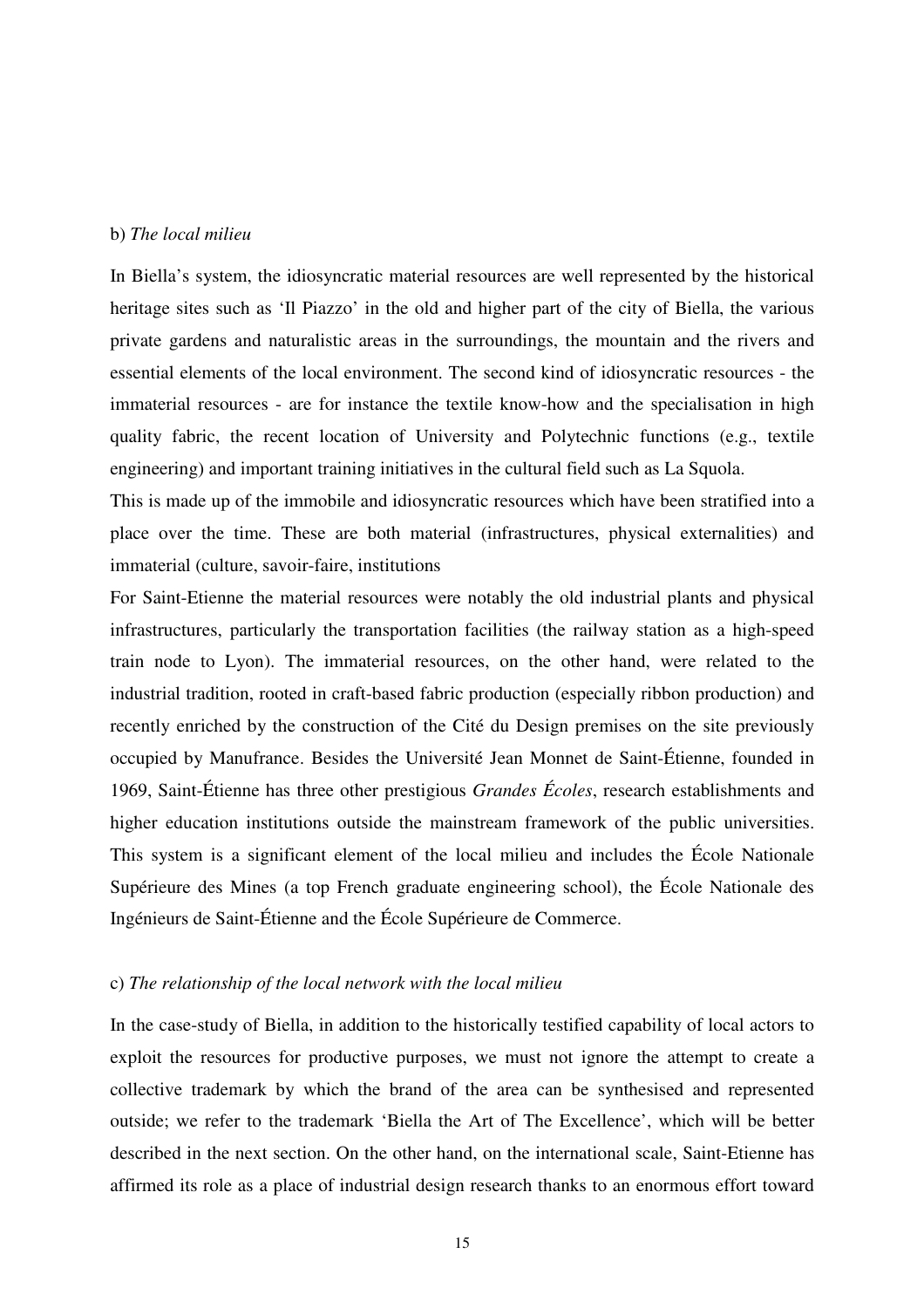physical renovation of the city, with the reuse of the old Manufrance plant and the construction of other 'cosmopolitan' buildings by renowned architects.

#### d) *The interactive relationship of local networks with supra-local networks*

In Biella, within this relationship, the Cittadellarte-Pistoletto Foundation plays the fundamental role of connection point *between the local system and the supra-local networks*  as far as this cultural institution can be seen as a *super-core creativity node.* This is different from the case of Saint-Etienne, where the State, with its universities, the Cité du Design and the promotion of industrial clusters remains the most powerful pivot of the innovation process, along with the local government. In other terms, the public sector leads the process to the envisaged objectives of urban renewal and inward investment attraction, which is the result of a complex and hierarchical division of work among the different territorial levels of government (Winkler, 2007).

The Cittadellarte-Pistoletto Foundation and the Cité du Design act as the cultural institutions depicted in the knowledge circuit (Figure 2). They are the institutions in charge of the transformation of the intangible culture connected, with all the cultural domains involved in the TLS, into the much-needed creativity which is essential for the survival of the TLS itself. A specific condition, however, has to be satisfied in order to guarantee the persistence of a territorial local system where culture is one of the local milieu's pillars and driving forces. Culture and creativity can offer an opportunity to escape economic decline, but the concepts of 'anchorage' and 'embeddedness' have to be considered.

# **7. The dilemma between anchorage and embeddedness**

Biella's industrial district and Saint-Etienne's old industrialised area seem to be fruitful fields for applying analytical schemes to combine the recent findings of cultural economics – in particular, the districtualisation model – and the TLS theory. Biella has been chosen by virtue of its existence as an old industrial district which has been facing a deep sectoral crisis,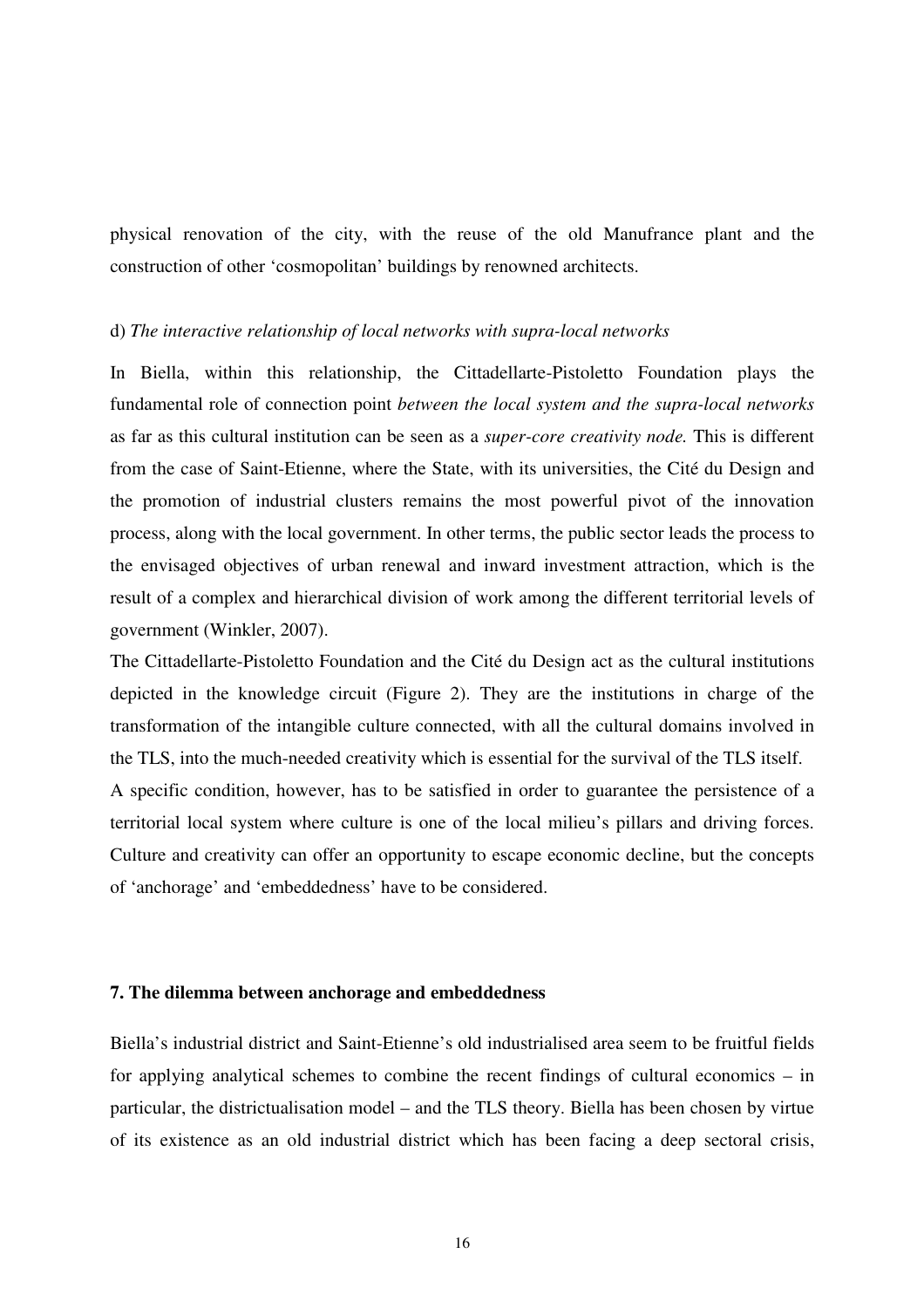injecting in the local economic base several factors of innovation concerning (i) the internal functional endowment and (ii) the external image of the district.

Two key elements play a crucial role in the first aspect: on the one hand, there is the decision to create a network of institutional and economic actors oriented to attract university and research functions from outside, mainly the regional capital, Turin; on the other hand, there is the presence of the Cittadellarte-Pistoletto Foundation, established by the internationally famous artist Michelangelo Pistoletto, one of the most significant representatives of conceptual art, born in Biella and interested in finding a sound location for his art-training institute.

The second aspect deals with the search for a recognisable brand of the industrial district, with the creation of a collective trademark and the promotion around the brand of a number of events and activities conceived to reinforce the external image of Biella and its district. The label 'The Art of Excellence' stems from this need, and it is the result of a joint effort by the local employers' association and the *Club dei distretti*, a national organisation devoted to the dissemination of information and knowledge about Made in Italy branding.

All together, the cultural functions located in Biella over the last decade seem to respond accurately to the abstract model of creative city planning: injection of institutional culture functions – i.e., universities – increase in cultural activities linked to the performing arts, and so forth.

What, on the other hand, are the drivers of urban change in the Saint-Etienne agglomeration? First of all, a great effort toward the physical rehabilitation of housing stock was made by the Municipality and the inter-municipal body, the Agglomeration Community, which was created in 2001. This building and renewal initiative has been accompanied by a general Urban Masterplan (1992) and a 'Grand Projet de Ville', an agreement for housing regeneration (1998). Furthermore, other actors arose through an institutional building process, as public development agencies like EPASE (*Etablissement Public d'Aménagement de Saint-Etienne*), in charge of redevelopment initiatives in several sectors, and EPORA (*Etablissement Public Foncier de l'Ouest-Rhône-Alpes*), with the function of brown-field reclaiming.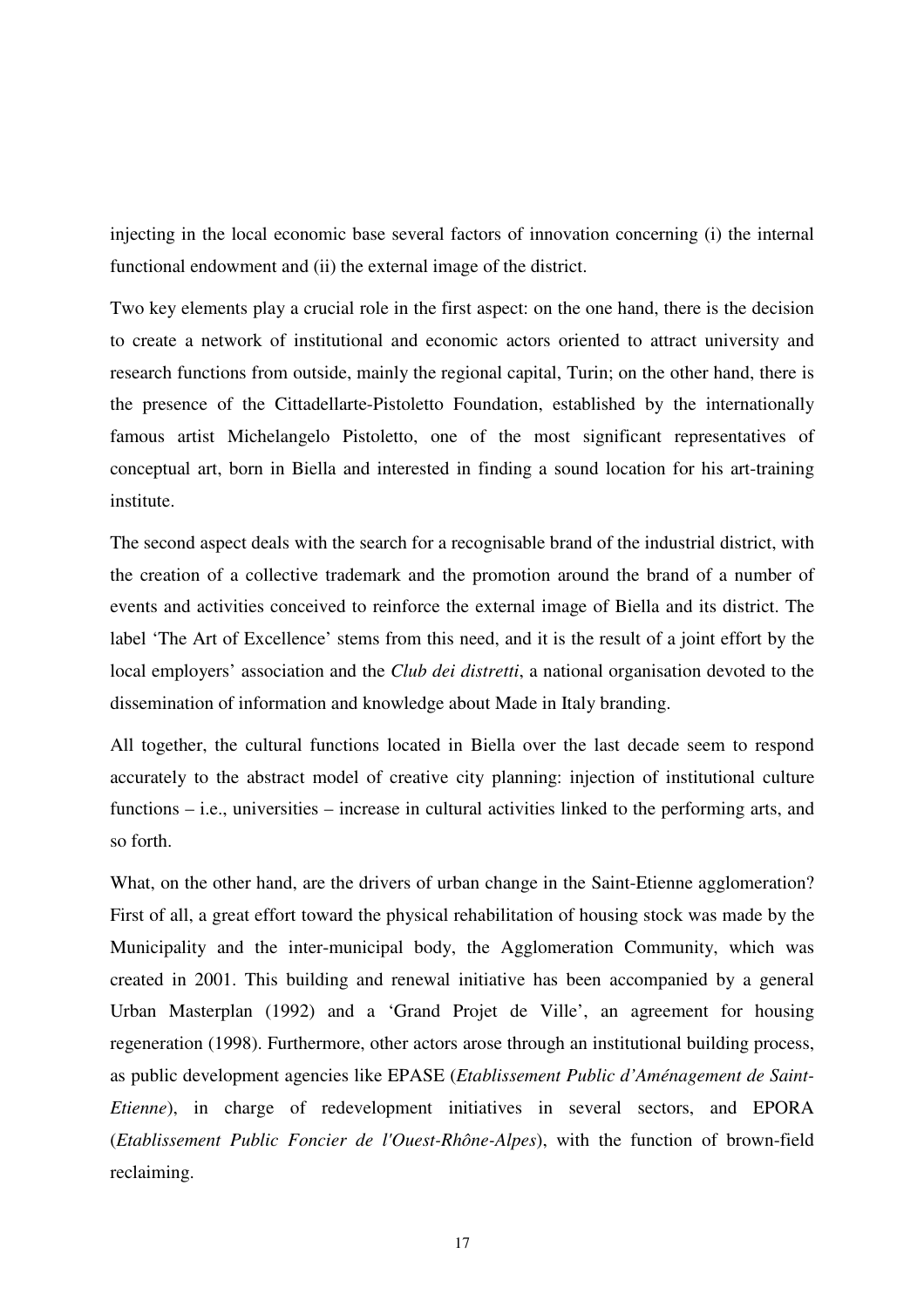Beside this, the pivotal element of urban renewal and revitalisation is the new *Cité du Design*  (Design Village), whose premise was designed by Finn Geipel, one of the many internationally renowned architects involved in the urban image reshaping (who include Norman Foster for the Zénith concert stadium and Fumihiko Maki, designer of a part of the Châteaucreux business district).

On the functional core of the industrial design-based area, the event of Design Biennale, inaugurated in 1998, has refreshed the relevance of the city in art and craft tradition, which begun in 1857 with the foundation of Saint-Etienne School of Fine Arts. The idea is to fuel the restructuring of industrial sectors through the injection of creativity coming from the global cultural circuit.

The stories told above seem to attest to the fact that the industrial decline engendered by the globalisation forces and its mighty push toward delocalisation of old manufacturing sectors into emerging countries is not the only way out. On the other hand, the recipe offered by the international literature, more or less influenced by the rhetoric of creativity, does not suffice in order to obtain effective results with regard to economic recovery. The capability to be effective in the difficult attempt to diversify the local economy, and reinforce the competitiveness of old industry by innovation and knowledge, seems mainly to depend on the degree and depth of relationships connecting the 'new' functions with the local system.

In other words, the dilemma is between the *anchorage* and the *embeddedness*. The debate on the importance of the embeddedness of social relations in economic behaviour has contributed to enrich the explanation framework of 'new' spatial productive aggregations (Granovetter, 1985) such as industrial districts, clusters etc. The competitiveness of Sme industrial networks against large corporations seems related to the strength of the social capital endowment embedded in specific places (see also Markusen, 1999, Romo and Schwartz, 1995; Stam, 2007). In some way, flexible local labour markets, local cultural identities, industrial tacit knowledge and institutional thickness create a spatial fix. the former occurs when a player moves to a given place, creating a stable linkage based on the exploitation of local factors – labour, land and tax incentives. The latter occurs when we can observe not only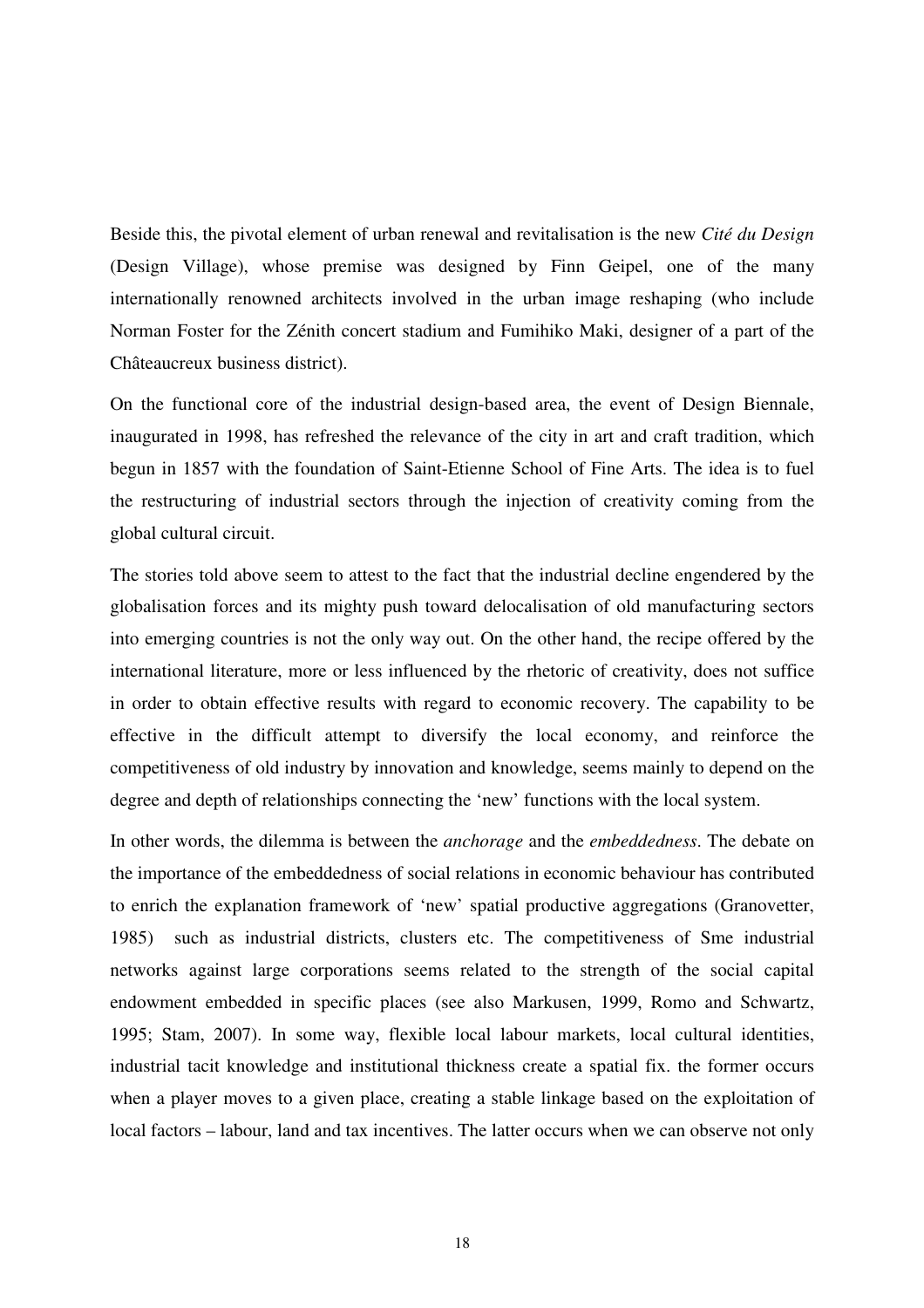a stable location, but also an exchange, a mutual interaction between the player and the system.

The scheme representing the opposite role of *anchorage* and *embeddedness* within the TLS is described in Figure 3. The two arrows depicted in the lower part of the figure describe, on the left-hand side, the mere exploitation of local resources by an actor, and on the right-hand side, the ability to reproduce and create ex-novo resources for the local milieu.



**Figure 3: The TLS between anchorage and embeddedness** 

The conditions for going from anchorage to embeddedness are:

**1.** The relationships between the player and the local system ought to have a 'territorialised' feature: the player takes part actively in the policy community, recognising itself as an actor in the local system**;**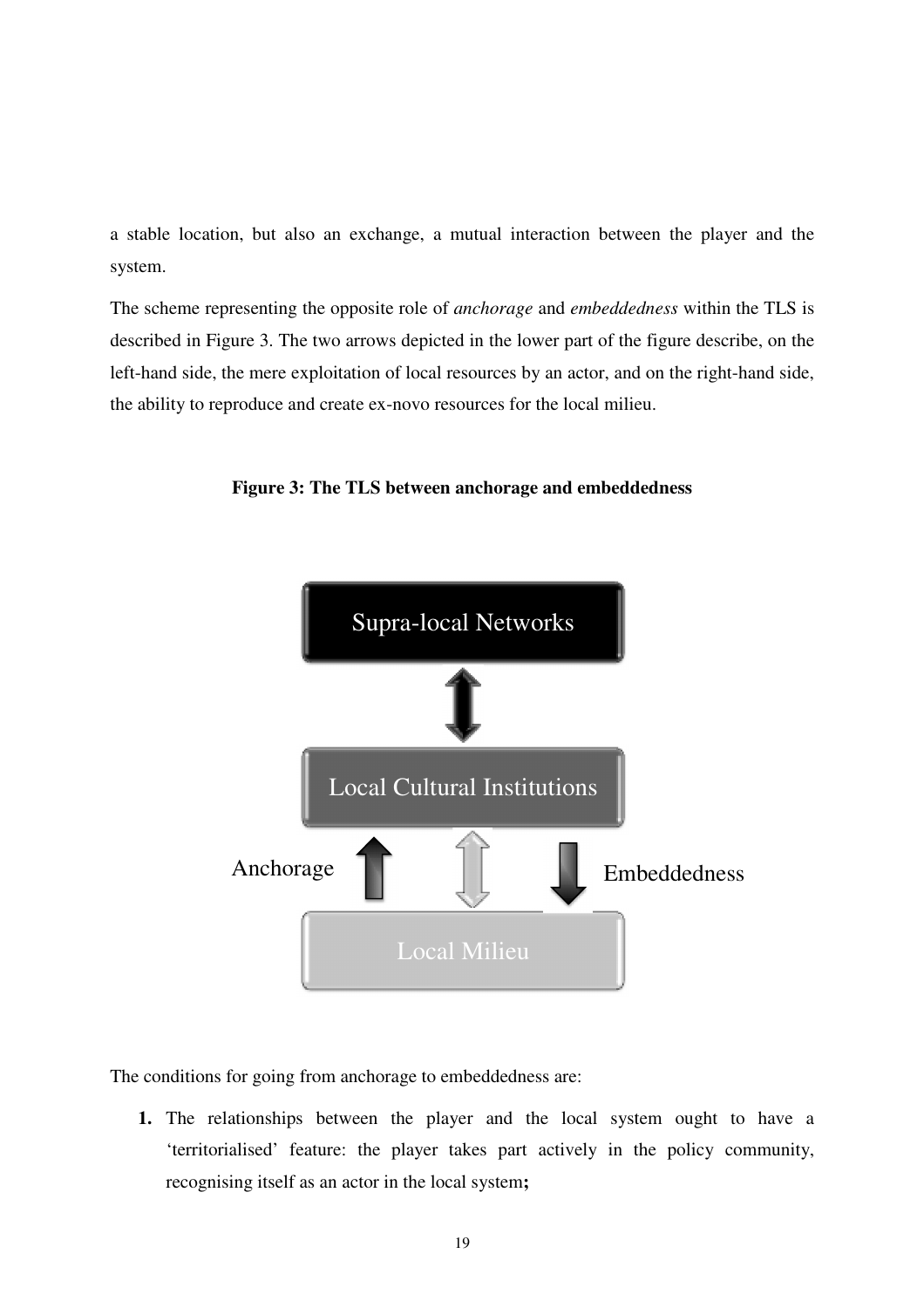- 2. The production of positive externalities (knowledge *spill-over*, material *spin-off*);
- 3. The activation of collective projects and an enlargement of the territorial governance.

# **8. Reflections and suggestions from experience**

Looking at our two examples, we can detect some general features distinguishing the related development paths, according to the three conditions for embeddedness.

# *Biella*

1. The relationships between the Foundation and the local system: During an early period (1998-2002), the main activities have been conducted in partnership with few selected local players (Zegna Foundation, Sacro Monte di Graglia, Parco fluviale del Cervo), and with the goal of establishing a stable local base for carrying out the promotional action. The creation of Università delle Idee, a residence for young artists of many different countries, has been the most relevant initiative; however, since 2002, the articulation of the relational network has been extended to many other local actors – public institutions and private operators – by taking part in local events: visual art awards, a local campaign against AIDS, performances and installations in local factories. This second phase has taken off with the creation, within the Foundation, of the Uffizi, which are specialised offices each devoted to an individual sector: environment, culture and so forth.

2. The analysis of the creation of positive externalities shows that the Foundation has been able to produce some significant effects, mainly through investments in the reclaiming and regeneration of derelict industrial areas. Moreover, the Foundation has implemented experimental actions in energy saving technologies, taking on the challenge of combining culture and art with environmental sustainability. This has occurred not only within its premises, but also in the functions hosted and in the fashion sector, with special initiatives dedicated to responsible fashion.

3. The Foundation's decennial activities have increasingly promoted or co-operated with several local initiatives: among the most relevant, we can mention the PISL (Integrated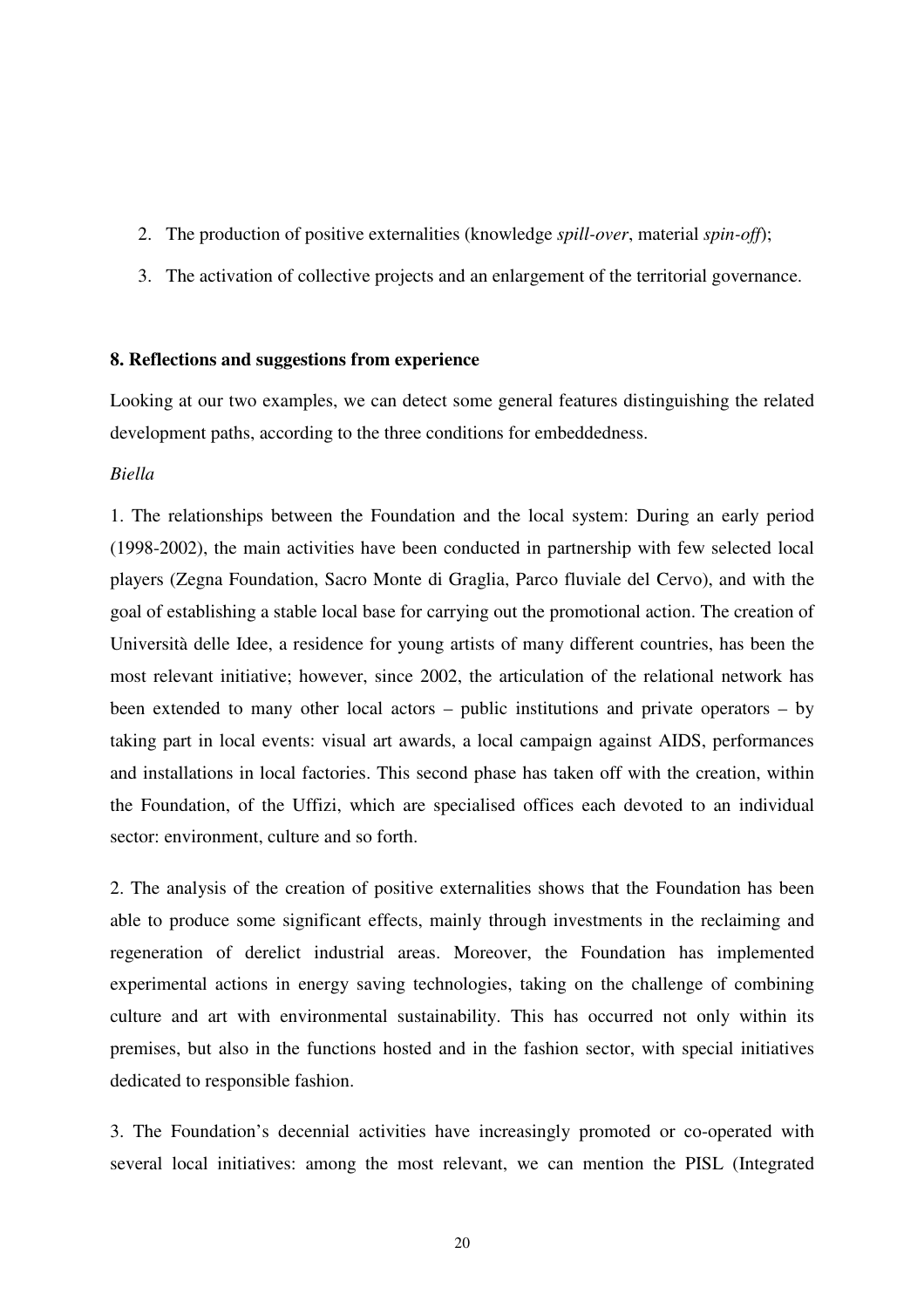Programme for Local Development, *Programma Integrato di Sviluppo Locale*), centred on environmental sustainability issues and promoted by the Province of Biella, and the PTI (Integrated Territorial Programme, *Programma Territoriale Integrato*), devoted to innovation in the textile sector. The PISL has been prepared through some projects launched by the Foundation with other local actors in order to improve the sustainability of the development process in this area: the Festival of the river Park of Cervo (2003) and the Conference on the Territorial Integrated Valorisation (2004). The Programme is focused on the functional regeneration of the areas along the Cervo River, creating the so called *Isola della Creatività* (Creativity Island). Aside from the Foundation, the other actors involved are the Fondazione Sella, Archivio Pia, Cracking Art, Cerruti 1881, Serralunga, Caseificio Rosso, Safin and Banca Sella-telematica. The firms located in this area belong to various sectors, although most of them operate in the cultural context. The PTI is mostly focused on the question of technology transfer from the applied research laboratories to the local firms: the core of the programme emphasises the crucial role of the Polytechnic of Turin in the disseminating of innovation into the productive base. The axes of innovation concern the safety of the textile product for the final consumers, the enhancement of the firm's services, a training activity for entrepreneurs, managers and technicians, renewable energy technologies and the derelict land reclaiming and regeneration.

#### *Saint-Etienne*

1. The relationships between the design system and the local system are where the strong leadership of the public sector in the whole regeneration process is a constitutive feature. This is not surprising, given the role played in France by the State and its decentralised bodies, even after the decentralisation reforms applied over the last three decades. Without the State support, it is unlikely that the urban regeneration initiatives could be launched, including the realisation of the Design Village. Thus, the design functions and events are the opportunity to establish relationships with many institutional and economic players who are locally-based, although not all necessarily 'local'. Among the financial partners, we remember Saint-Étienne Métropole, the Saint-Étienne municipality, the Rhône-Alpes Region and the central Ministry for the Culture; among the founding members, Orange, the key brand of France Telecom, La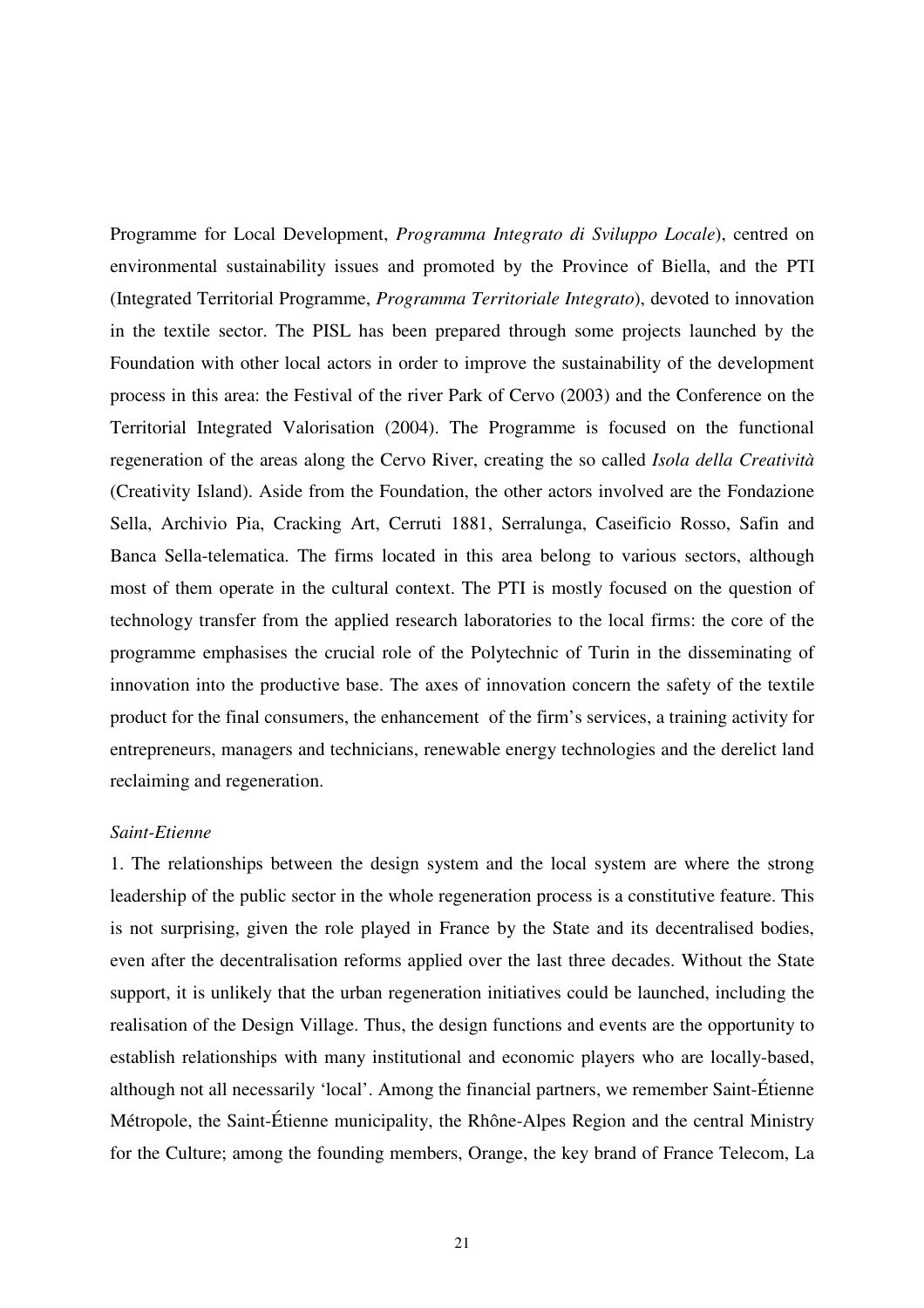Poste, EDF, the Chamber of Commerce and Industry of Saint-Etienne/Montbrison and the company Weiss (chocolate production).

2. The number of regeneration initiatives engendered in Saint-Etienne around the idea of Design Village is conspicuous, as the same notion of 'design' is intended to federate and build on the successful post-industrial activities already going on in the city.

These include the city's Design Biennale, organised by the School of Fine Arts, which drew over 170,000 international visitors to the city in 2006. The new Design Village is intended to be the emblem of this new artistic direction. As noted above, it is located on the site of the famous Imperial Arms Factory, whose buildings have been rehabilitated to house new artist studios and workshops alongside teaching and exhibition spaces. The city's School of Fine Arts had be renamed the School of Design and Fine Arts, and relocated to the site in 2008. The Design Village is close to the city centre and is 'accompanied' by other new architectural interventions designed by internationally renowned architects, like the Zénith Concert Stadium by Norman Foster and the Châteaucreux Business District by Fumihiko Maki.

3. The activities organised around the design sector stem from the joint effort of public institutions operating non exclusively at the local level and, for this reason, they are part of a set of public-sector led inter-linked initiatives: the previously mentioned new facilities for business and leisure, the parks of activities specialised in technological sectors, the reclaim and city regeneration programmes conducted by the Development Agencies EPORA and EPASE.

In conclusion, both the experiences highlight the attempt to use culture in the fields of design and contemporary art research not as a substitutive driver of urban economy, but as a fertilising element for improving the performance of local industrial specialisation. The creativity is injected in the industrial sectors in order to revitalise their competiveness, and to revive the local well-being. However, in Biella, the initiative is quite exclusively in the hands of private players, who aggregate other local actors for funding, organise a set of cultural supply (the firm consortium for the local university) and stimulate the public sector. On the other hand, in Saint-Etienne, the pivot of the action is the public sector – namely the State and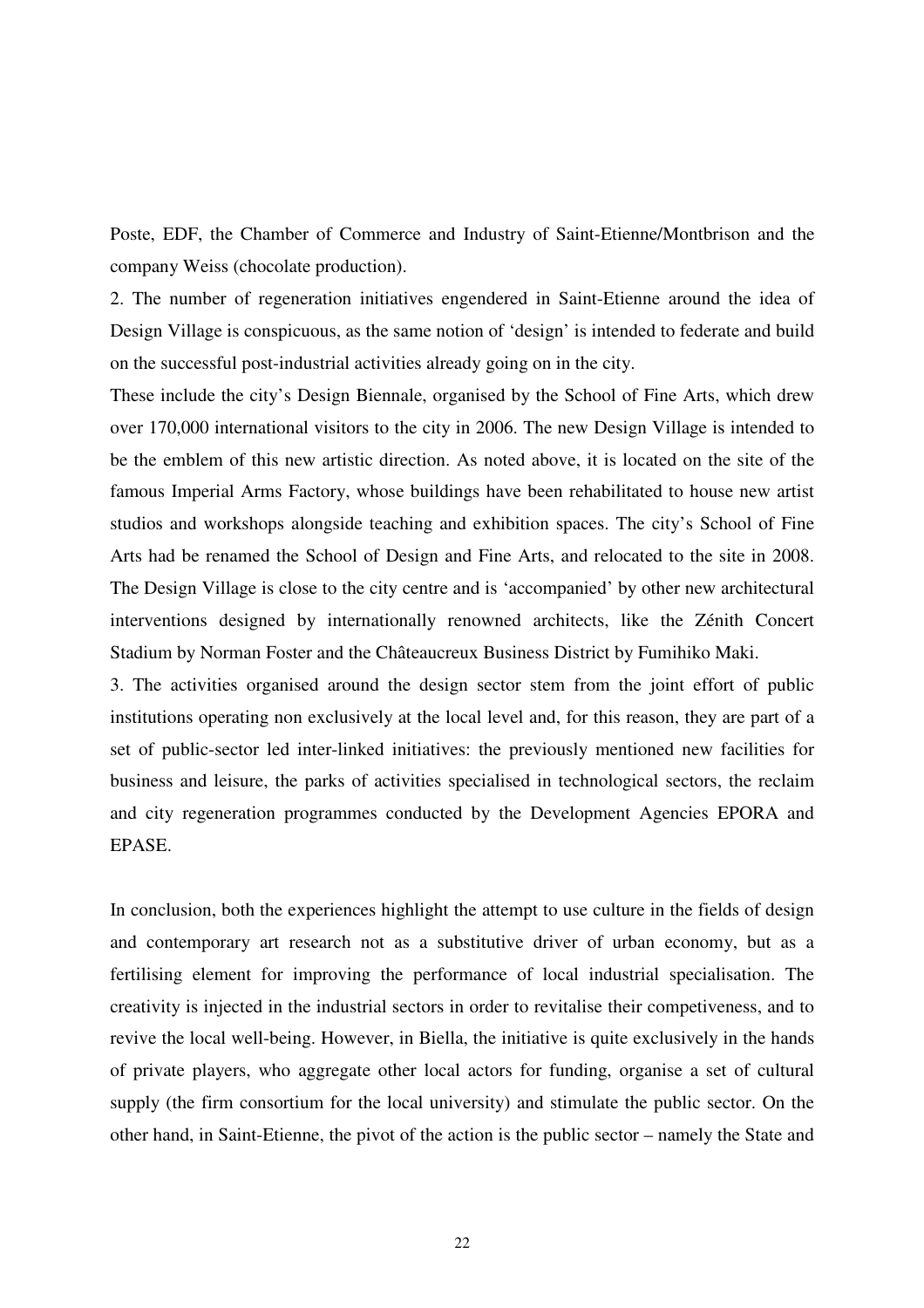the municipality – which provides money and strategies for what most of all appears as a physical revitalisation of cultural facilities in the city.

These different mechanisms depend on cultural and historical features and correspond to different models of regulation. Path dependence in collective action schemes does not entail less or more effectiveness in mobilising the local resources, but could suggest different policies aimed at integrating the cultural activities and the industrial production in old manufacturing systems.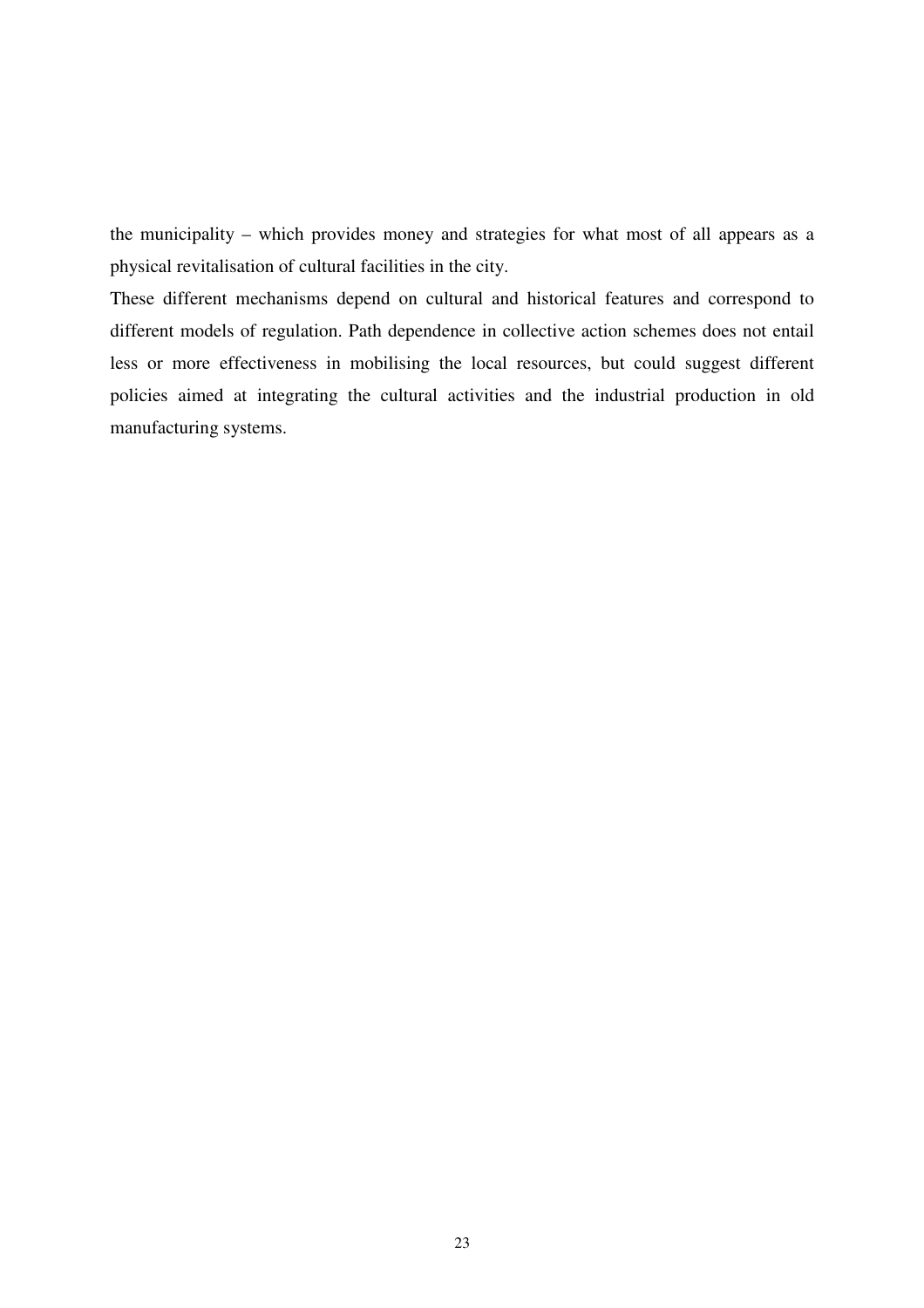## **References**

- Amin, A. and Thrift N. (Eds.) (1994). *Globalisation, institutions and regional development in Europe*. Oxford University Press: Oxford.
- Amin A. and Thrift N. (1995). "Globalisation, Institutional 'Thickness' and the Local Economy", in P. Healey et al. (Eds.), *Managing cities. The new urban context*. Wiley: Chichester.
- Bagnasco A. (1988). *La costruzione sociale del mercato*. Bologna: Il Mulino.
- Bagnasco, A. (1999). *Tracce di comunità*. Bologna: Il Mulino.
- Bagnasco A. and Le Galès P. (1997). "Les villes européennes comme société et comme acteur" in IDEM, *Villes en Europe* pp. 7-46. Paris: La Découverte.
- Becattini, G. (Ed.) (1987). *Mercato e forze locali. Il distretto industriale*. Bologna: Il Mulino.
- Becattini, G. (Ed.) (1989). *Modelli locali di sviluppo*. Bologna: Il Mulino.
- Becattini, G. (1990). "The Marshallian industrial district as a socio-economic notion" in: F. Pyke, G. Becattini & W. Sengerberger (Eds.), *Industrial Districts and Interfirm Cooperation in Italy*. Geneva: ILO.
- Ciarli T. and Rabellotti R. (2007). "ICT in Industrial Districts: An Empirical Analysis on Adoption, Use and Impact", *Industry and Innovation* (14) 277-303.
- Coleman J. S. (1988). "Social Capital in the Creation of Human Capital", *The American Journal of Sociology* (94) Supplement: Organizations and Institutions: Sociological and Economic Approaches to the Analysis of Social Structure, pp. S95-S120.
- Curran W. (2010), "In Defense of Old Industrial Spaces: Manufacturing, Creativity and Innovation in Williamsburg, Brooklyn", *International Journal of Urban and Regional Research*, (34) 4, 871–85
- Dematteis G. (1994). "Possibilità e limiti dello sviluppo locale", *Sviluppo locale* (1)10-30.
- Dematteis G., Governa F. (2005), "Il territorio nello sviluppo locale. Il contributo del modello SLoT", Territorialità, sviluppo locale, sostenibilità: il modello SLoT, Angeli: Milano
- European Commission (2007). *A Territorial Agenda of The European Union. Towards A More Competitive and Sustainable Europe of Diverse Regions*, Leipzig.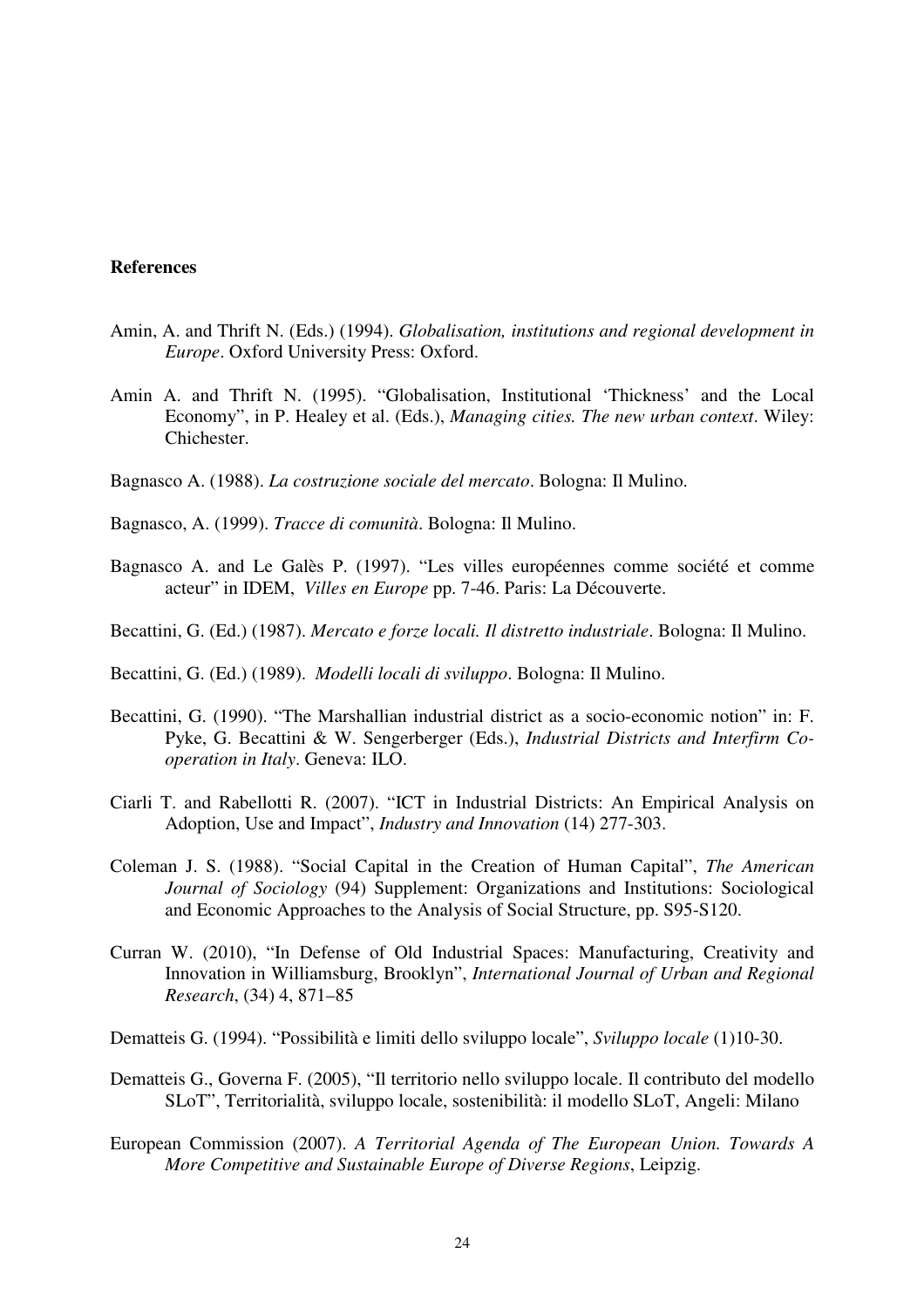Florida R. (1995). Toward the learning region. *Futures*, (27) 5, 527-536.

- Florida, R. (2002). *The rise of the creative class: and how it's transforming work, leisure, community and everyday life*. Basic books: New York.
- Florida, R. (2005). *The Flight of the Creative Class: the new global competition for talent*. Harper Collins: London.
- Hadjimichalis C. (2006), "Non-Economic Factors in Economic Geography and in 'New Regionalism': A Sympathetic Critique", *International Journal of Urban and Regional Research* (30)3 (September), 690–704.
- Landry C. (2000). *The Creative City. A Toolkit for Urban Innovators*. London: Earthscan Publications.
- Lazzeretti L. (2008). "The cultural districtualization model", in Cooke Ph. & Lazzeretti L. (Eds.), *Creative Cities, Cultural Clusters and Local Economic Development*. Cheltenham-Northampton: Edward Elgar, 93-120.
- Markusen, A. (1999), "Sticky places in slippery space: a typology of industrial districts", in T.J. Barnes and M.S. Gertler (eds), *The New Industrial Geography: Regions, Regulations, and Institutions*, Routledge: London, ???.
- Maggioni M. A. (2009). *Il Distretto tessile biellese. L'eccellenza sfida la crisi*. Quaderno 5, Economie territoriali, Fondazione Fiera di Milano.
- Mommaas H. (2004). "Cultural Clusters and the Post-Industrial City: Towards the Remapping of Urban Cultural Policy". *Urban Studies* (41) 507-532.
- Nuccio M. and Fanoni S. (2010). "Which culture for which district? Arguments on the implementation of CDs in the Italian context". Paper presented at the 16th International Conference on Cultural Economics-ACEI, Copenhagen, 9-12 June 2010.
- OECD (2001). *Cities and Regions in the New Learning Economy*, Paris: OECD.
- Peck J. (2005). "Struggling with the Creative Class". *International Journal of Urban and Regional Research* (29);4 (December), 740-770.
- Pyke F., Becattini, G., and Sengenbergh, W. (1992). *Industrial District and Local Economic regeneration*. Geneva: International Institute for Labour Studies.
- Raffestin C. (1981). *Per una geografia del potere*. Milano: Unicopli (*Pour une géographie du pouvoir*. Paris: Litec, 1980).